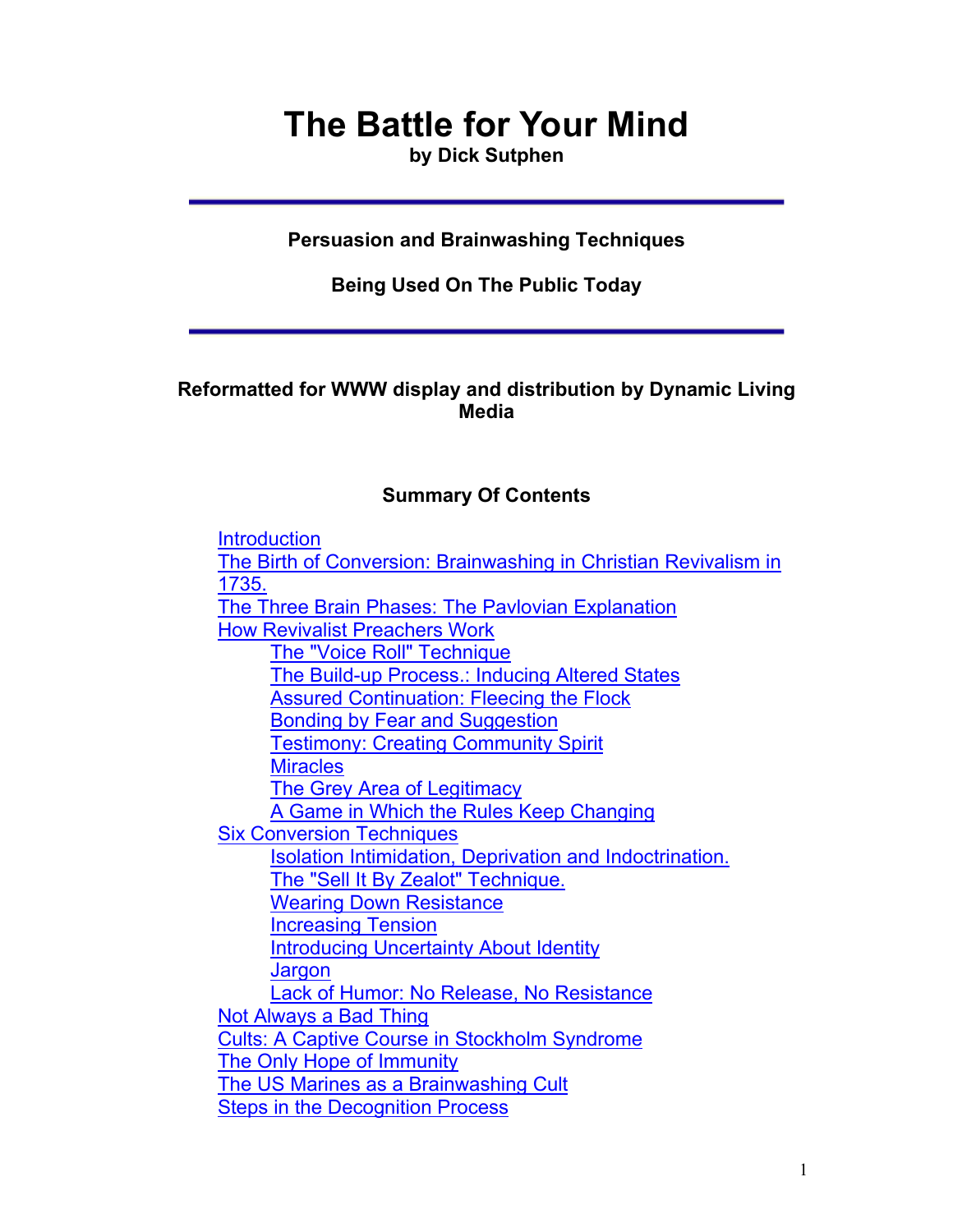Alertness reduction Programmed Confusion Thought Stopping Thought Stopping Techniques. **Marching Meditation Chanting** True believers and mass movements. Persuasion techniques: "Yes Set" Embedded Commands The Power of NLP Interspersal Technique Practical Examples Shock and Confusion Subliminal Programming Does Subliminal Programming Work? Mass Misuse of Subliminal Programming Vibrato **Extra-low Frequency Vibrations (ELFs)** The Neurophone Technological Tools for Mass Manipulation In Closing...

#### **Introduction**

I'm Dick Sutphen and this tape is a studio-recorded, expanded version of a talk I delivered at the World Congress of Professional Hypnotists Convention in Las Vegas, Nevada. Although the tape carries a copyright to protect it from unlawful duplication for sale by other companies, in this case, I invite individuals to make copies and give them to friends or anyone in a position to communicate this information.

Although I've been interviewed about the subject on many local and regional radio and TV talk shows, large-scale mass communication appears to be blocked, since it could result in suspicion or investigation of the very media presenting it or the sponsors that support the media. Some government agencies do not want this information generally known. Nor do the Born-Again Christian movement, cults, and many human-potential trainings.

Everything I will relate only exposes the surface of the problem. I don't know how the misuse of these techniques can be stopped. I don't think it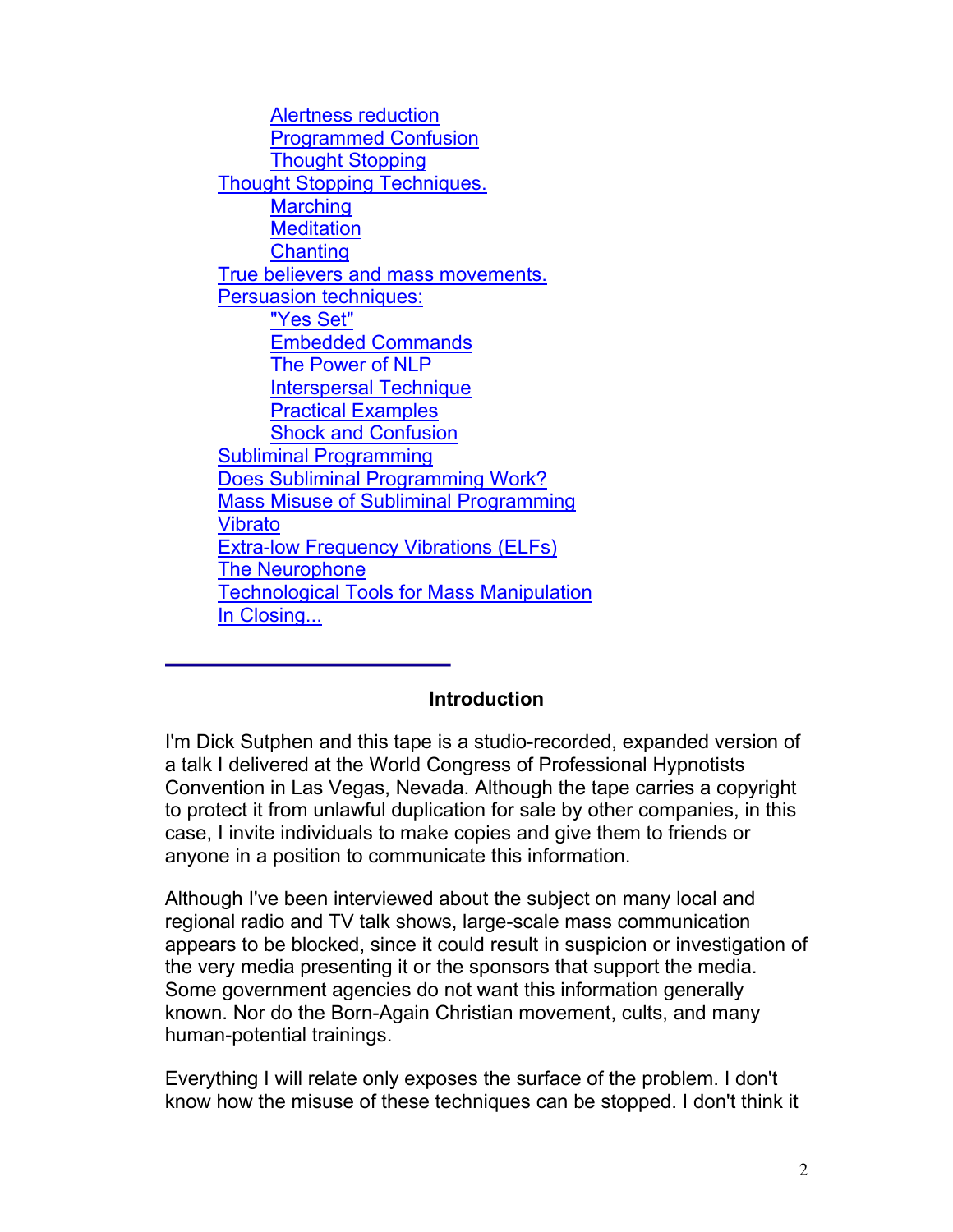is possible to legislate against that which often cannot be detected; and if those who legislate are using these techniques, there is little hope of affecting laws to govern usage. I do know that the first step to initiate change is to generate interest. In this case, that will probably only result from an underground effort.

In talking about this subject, I am talking about my own business. I know it, and I know how effective it can be. I produce hypnosis and subliminal tapes and, in some of my seminars, I use conversion tactics to assist participants to become independent and self-sufficient. But, anytime I use these techniques, I point out that I am using them, and those attending have a choice to participate or not. They also know what the desired result of participation will be.

So, to begin, I want to state the most basic of all facts about brainwashing: In the entire history of man, no one has ever been brainwashed and realized, or believed, that he had been brainwashed. Those who have been brainwashed will usually passionately defend their manipulators, claiming they have simply been "shown the light" ...or have been transformed in miraculous ways.



**The Birth of Conversion: Brainwashing in Christian Revivalism in 1735.** 

Conversion is a "nice" word for brainwashing...and any study of brainwashing has to begin with a study of Christian revivalism in eighteenth century America. Apparently, Jonathan Edwards accidentally discovered the techniques during a religious crusade in 1735 in Northampton, Massachusetts. By inducing guilt and acute apprehension and by increasing the tension, the "sinners" attending his revival meetings would break down and completely submit. Technically, what Edwards was doing was creating conditions that wipe the brain slate clean so that the mind accepts new programming. The problem was that the new input was negative. He would tell them, "You're a sinner! You're destined for hell!"

As a result, one person committed suicide and another attempted suicide. And the neighbors of the suicidal converts related that they, too, were affected so deeply that, although they had found "eternal salvation," they were obsessed with a diabolical temptation to end their own lives.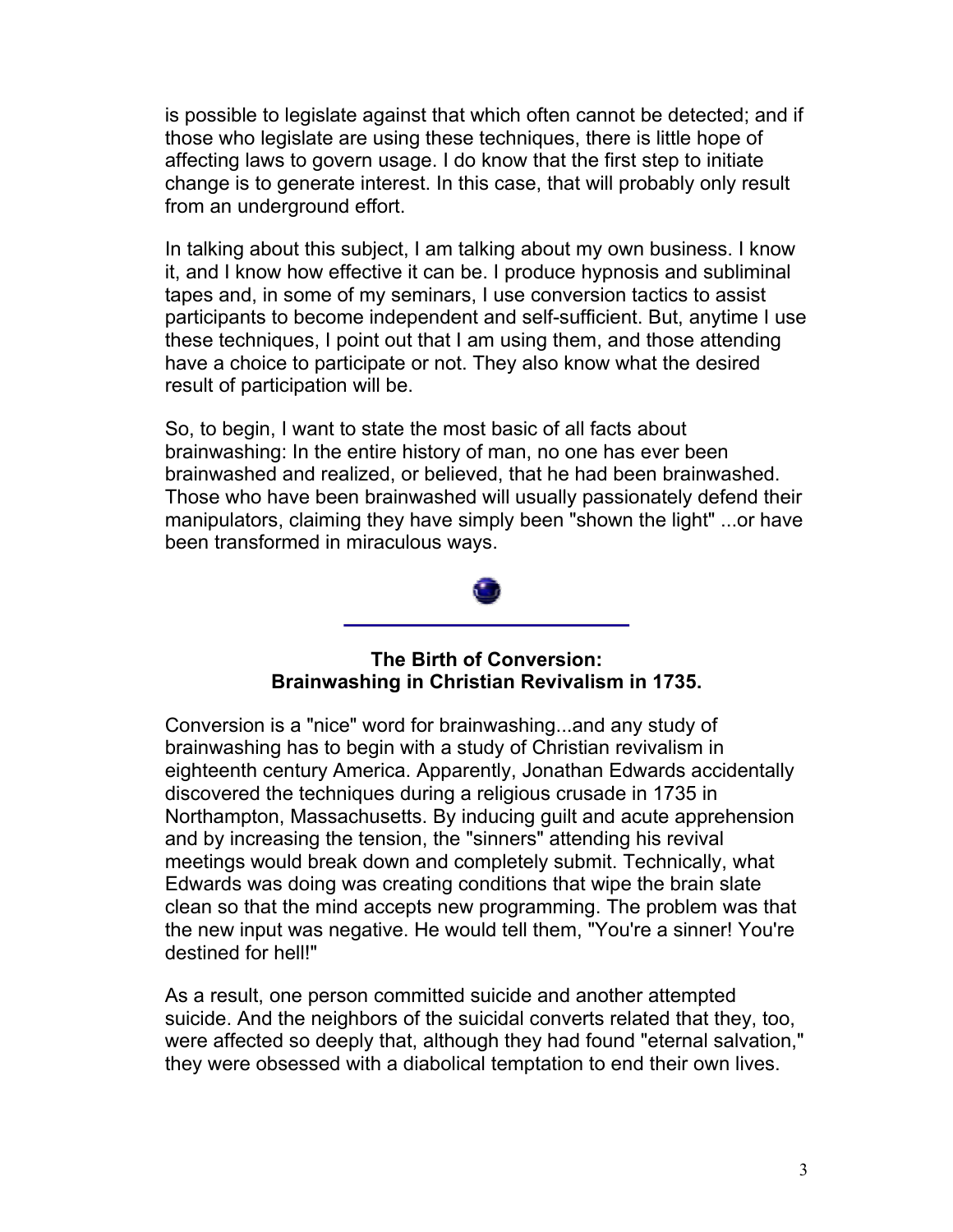Once a preacher, cult leader, manipulator or authority figure creates the brain phase to wipe the brain-slate clean, his subjects are wide open. New input, in the form of suggestion, can be substituted for their previous ideas. Because Edwards didn't turn his message positive until the end of the revival, many accepted the negative suggestions and acted, or desired to act, upon them.

Charles J. Finney was another Christian revivalist who used the same techniques four years later in mass religious conversions in New York. The techniques are still being used today by Christian revivalists, cults, human-potential trainings, some business rallies, and the United States Armed services...to name just a few.

Let me point out here that I don't think most revivalist preachers realize or know they are using brainwashing techniques. Edwards simply stumbled upon a technique that really worked, and others copied it and have continued to copy it for over two hundred years. And the more sophisticated our knowledge and technology become, the more effective the conversion. I feel strongly that this is one of the major reasons for the increasing rise in Christian fundamentalism, especially the televised variety, while most of the orthodox religions are declining.



### **The Three Brain Phases: The Pavlovian Explanation**

The Christians may have been the first to successfully formulate brainwashing, but we have to look to Pavlov, the Russian scientist, for a technical explanation. In the early 1900s, his work with animals opened the door to further investigations with humans. After the revolution in Russia, Lenin was quick to see the potential of applying Pavlov's research to his own ends.

Three distinct and progressive states of transmarginal inhibition were identified by Pavlov. The first is the equivalent phase, in which the brain gives the same response to both strong and weak stimuli. The second is the paradoxical phase, in which the brain responds more actively to weak stimuli than to strong. And the third is the ultra-paradoxical phase, in which conditioned responses and behavior patterns turn from positive to negative or from negative to positive.

With the progression through each phase, the degree of conversion becomes more effective and complete. The way to achieve conversion are many and varied, but the usual first step in religious or political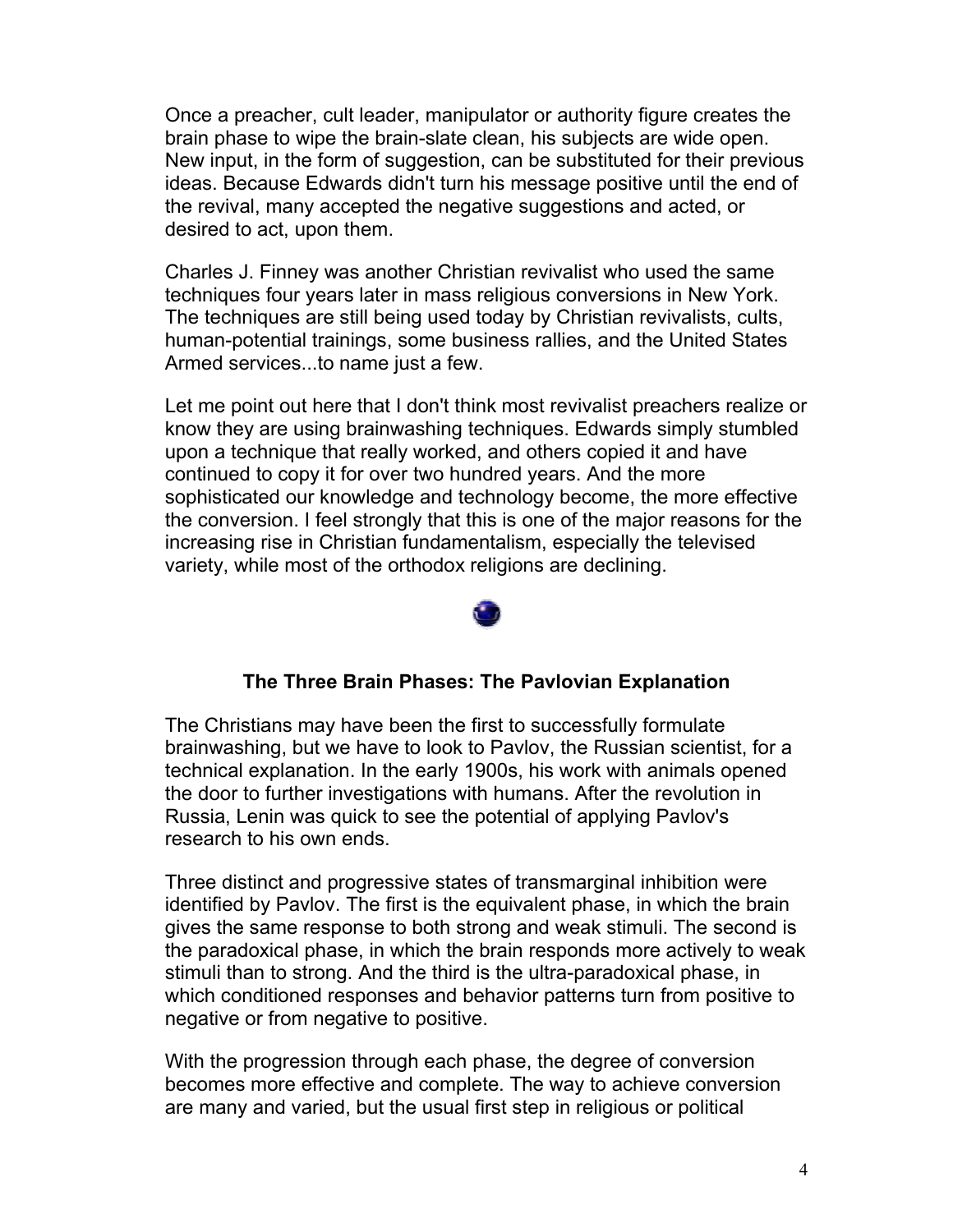brainwashing is to work on the emotions of an individual or group until they reach an abnormal level of anger, fear, exitement, or nervous tension.

The progressive result of this mental condition is to impair judgement and increase suggestibility. The more this condition can be maintained or intensified, the more it compounds. Once catharsis, or the first brain phase, is reached, the complete mental takeover becomes easier. Existing mental programming can be replaced with new patterns of thinking and behavior.

Other often-used physiological weapons to modify normal brain functions are fasting, radical or high sugar diets, physical discomforts, regulation of breathing, mantra chanting in meditation, the disclosure of awesome mysteries, special lighting and sound effects, programmed response to incense, or intoxicating drugs.

The same results can be obtained in contemporary psychiatric treatment by electric shock treatments and even by purposely lowering a person's blood sugar level with insulin injections.

Before I talk about exactly how some of the techniques are applied, I want to point out that hypnosis and conversion tactics are two distinctly different things--and that conversion techniques are far more powerful. However, the two are often mixed...with powerful results.

#### **How Revivalist Preachers Work**

If you'd like to see a revivalist preacher at work, there are probably several in your city. Go to the church or tent early and sit in the rear, about three-quarters of the way back. Most likely repetitive music will be played while the people come in for the service. A repetitive beat, ideally ranging from 45 to 72 beats per minute (a rhythm close to the beat of the human heart), is very hypnotic and can generate an eyes-open altered state of consciousness in a very high percentage of people. And, once you are in an alpha state, you are at least 25 times as suggestible as you would be in full beta consciousness. The music is probably the same for every service, or incorporates the same beat, and many of the people will go into an altered state almost immediately upon entering the sanctuary. Subconsciously, they recall their state of mind from previous services and respond according to the post-hypnotic programming.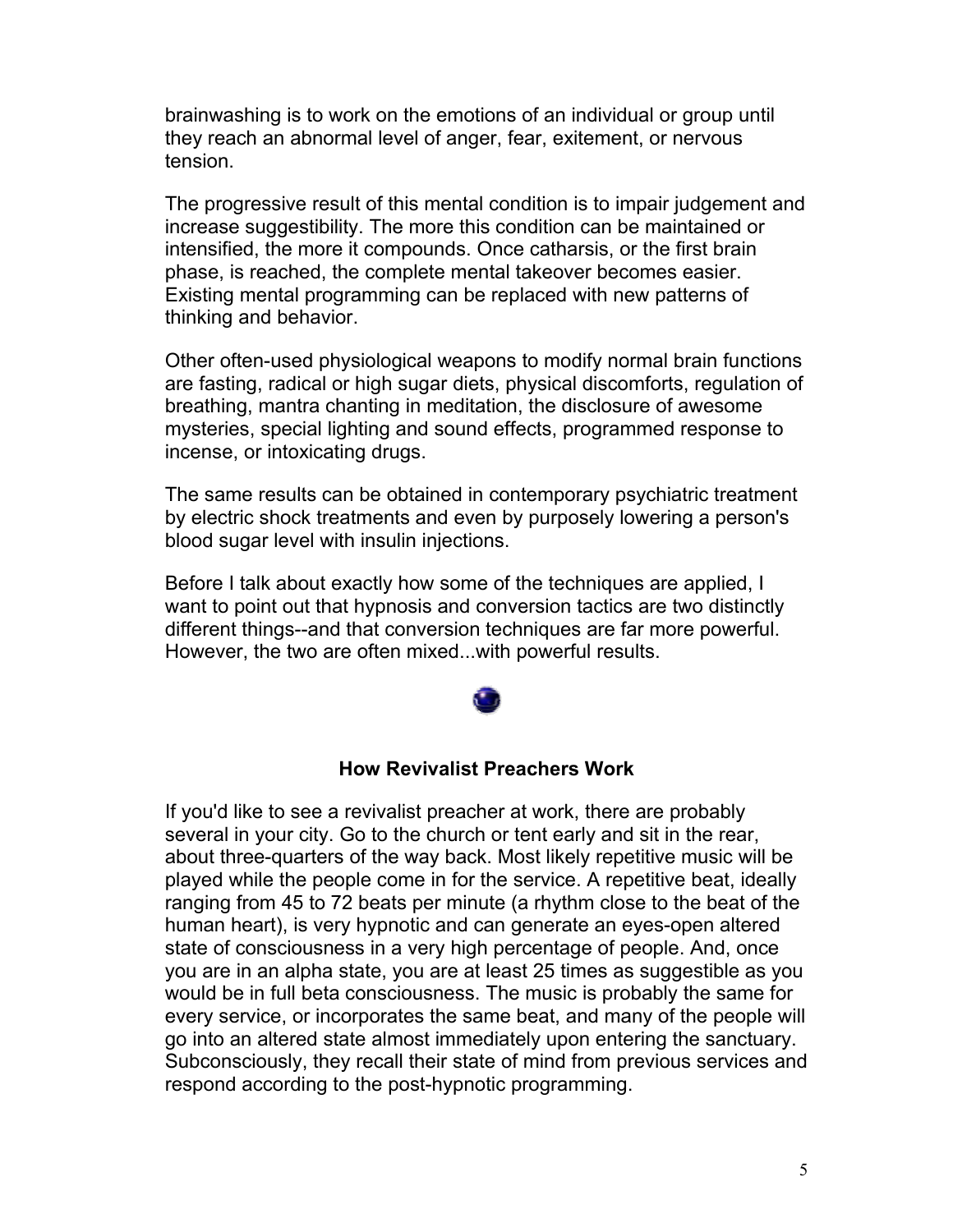Watch the people waiting for the service to begin. Many will exhibit external signs of trance--body relaxation and slightly dilated eyes. Often, they begin swaying back and forth with their hands in the air while sitting in their chairs. Next, the assistant pastor will probably come out. He usually speaks with a pretty good "voice roll."

# **The "Voice Roll" Technique**

A "voice roll" is a patterned, paced style used by hypnotists when inducing a trance. It is also used by many lawyers, several of whom are highly trained hypnotists, when they desire to entrench a point firmly in the minds of the jurors. A voice roll can sound as if the speaker were talking to the beat of a metronome or it may sound as though he were emphasizing every word in a monotonous, patterned style. The words will usually be delivered at the rate of 45 to 60 beats per minute, maximizing the hypnotic effect.

# **The Build-up Process: Inducing Altered States**

Now the assistant pastor begins the "build-up" process. He induces an altered state of consciousness and/or begins to generate the excitement and the expectations of the audience. Next, a group of young women in "sweet and pure" chiffon dresses might come out to sing a song. Gospel songs are great for building excitement and involvement. In the middle of the song, one of the girls might be "smitten by the spirit" and fall down or react as if possessed by the Holy Spirit. This very effectively increases the intensity in the room. At this point, hypnosis and conversion tactics are being mixed. And the result is the audience's attention span is now totally focused upon the communication while the environment becomes more exciting or tense.

### **Assured Continuation: Fleecing the Flock**

Right about this time, when an eyes-open mass-induced alpha mental state has been achieved, they will usually pass the collection plate or basket. In the background, a 45-beat-per-minute voice roll from the assistant preacher might exhort, "Give to God...Give to God...Give to God...." And the audience does give. God may not get the money, but his already-wealthy representative will.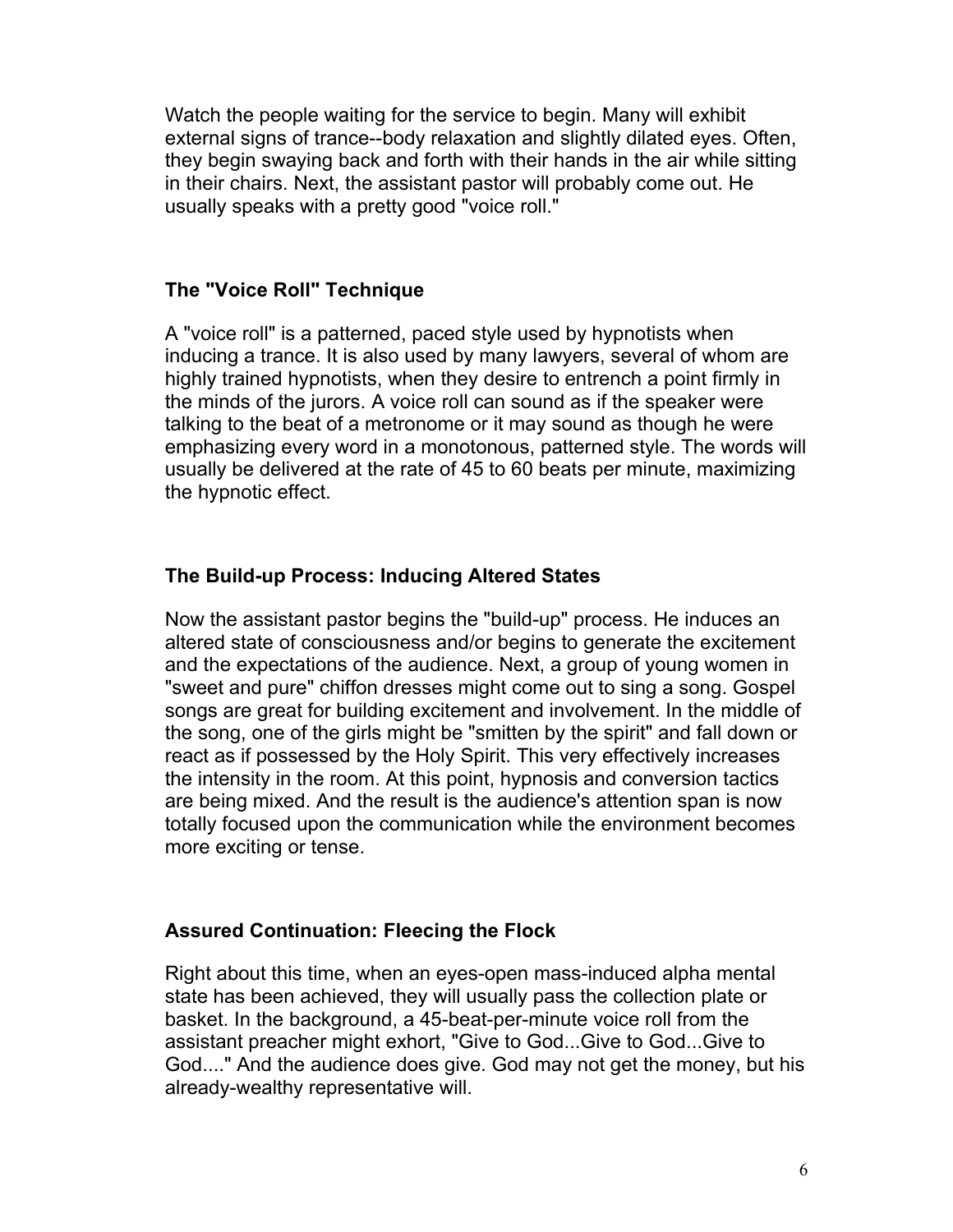# **Bonding by Fear and Suggestion**

Next, the fire-and-brimstone preacher will come out. He induces fear and increases the tension by talking about "the devil," "going to hell," or the forthcoming Armegeddon.

In the last such rally I attended, the preacher talked about the blood that would soon be running out of every faucet in the land. He was also obsessed with a "bloody axe of God," which everyone had seen hanging above the pulpit the previous week. I have no doubt that everyone saw it- -the power of suggestion given to hundreds of people in hypnosis assures that at least 10 to 25 percent would see whatever he suggested they see.

# **Testimony: Creating Community Spirit**

In most revivalist gatherings, "testifying" or "witnessing" usually follows the fear-based sermon. People from the audience come up on stage and relate their stories. "I was crippled and now I can walk!" "I had arthritis and now it's gone!" It is a psychological manipulation that works. After listening to numerous case histories of miraculous healings, the average guy in the audience with a minor problem is sure he can be healed. The room is charged with fear, guilt, intense excitement, and expectations.

### **Miracles**

Now those who want to be healed are frequently lined up around the edge of the room, or they are told to come down to the front. The preacher might touch them on the head firmly and scream, "Be healed!" This releases the psychic energy and, for many, catharsis results. Catharsis is a purging of repressed emotions. Individuals might cry, fall down or even go into spasms. And if catharsis is effected, they stand a chance of being healed. In catharsis (one of the three brain phases mentioned earlier), the brain-slate is temporarily wiped clean and the new suggestion is accepted.

For some, the healing may be permanent. For many, it will last four days to a week, which is, incidentally, how long a hypnotic suggestion given to a somnambulistic subject will usually last. Even if the healing doesn't last, if they come back every week, the power of suggestion may continually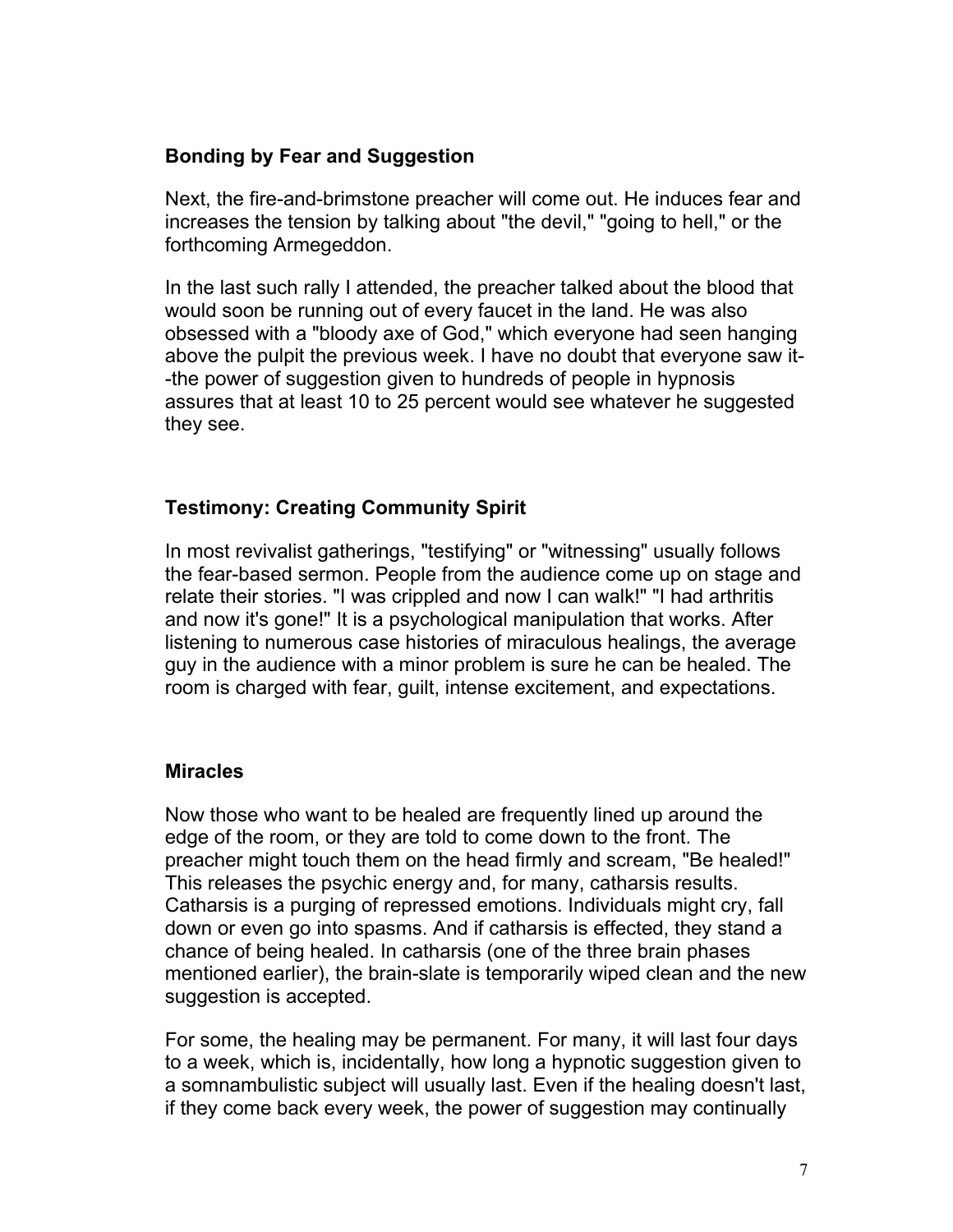override the problem...or sometimes, sadly, it can mask a physical problem which could prove to be very detrimental to the individual in the long run.

## **The Grey Area of Legitimacy**

I'm not saying that legitimate healings do not take place. They do. Maybe the individual was ready to let go of the negativity that caused the problem in the first place; maybe it was the work of God. Yet I contend that it can be explained with existing knowledge of brain/mind function.

# **A Game in Which the Rules Keep Changing**

The techniques and staging will vary from church to church. Many use "speaking in tongues" to generate catharsis in some while the spectacle creates intense excitement in the observers.

The use of hypnotic techniques by religions is sophisticated, and professionals are assuring that they become even more effective. A man in Los Angeles is designing, building, and reworking a lot of churches around the country. He tells ministers what they need and how to use it. This man's track record indicates that the congregation and the monetary income will double if the minister follows his instructions. He admits that about 80 percent of his efforts are in the sound system and lighting.

Powerful sound and the proper use of lighting are of primary importance in inducing an altered state of consciousnes--I've been using them for years in my own seminars. However, my participants are fully aware of the process and what they can expect as a result of their participation.



# **Six Conversion Techniques**

Cults and human-potential organizations are always looking for new converts. To attain them, they must also create a brain-phase. And they often need to do it within a short space of time--a weekend, or maybe even a day. The following are the six primary techniques used to generate the conversion.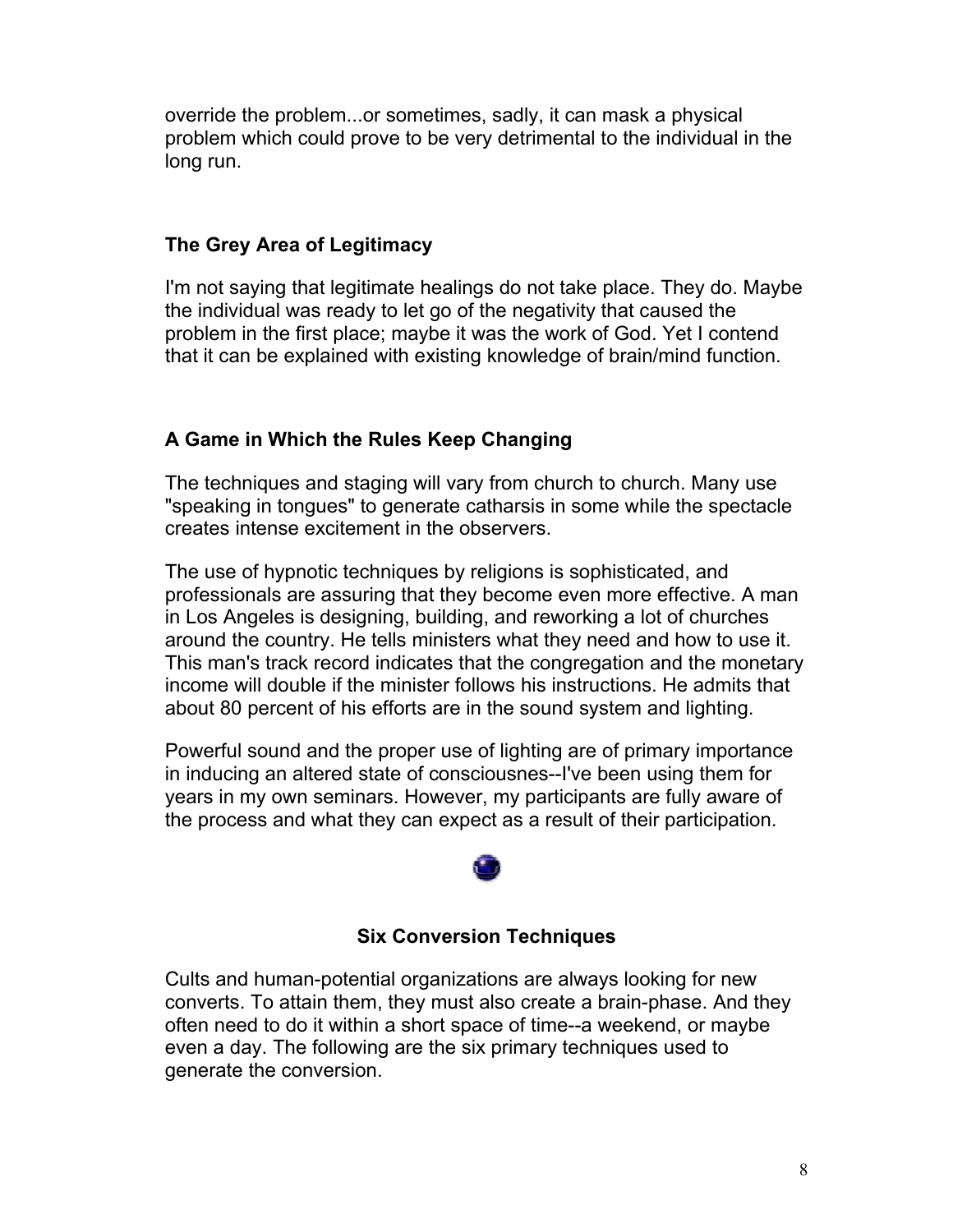## **Isolation Intimidation, Deprivation and Indoctrination**

The meeting or training takes place in an area where participants are cut off from the outside world. This may be any place: a private home, a remote or rural setting, or even a hotel ballroom where the participants are allowed only limited bathroom usage. In human-potential trainings, the controllers will give a lengthy talk about the importance of "keeping agreements" in life. The participants are told that if they don't keep agreements, their life will never work. It's a good idea to keep agreements, but the controllers are subverting a positive human value for selfish purposes. The participants vow to themselves and their trainer that they will keep their agreements. Anyone who does not will be intimidated into agreement or forced to leave. The next step is to agree to complete training, thus assuring a high percentage of conversions for the organizations.

They will usually have to agree not to take drugs, smoke, and sometimes not to eat...or they are given such short meal breaks that it creates tension. The real reason for the agreements is to alter internal chemistry, which generates anxiety and hopefully causes at least a slight malfunction of the nervous system, which in turn increases the conversion potential.

# **The "Sell It By Zealot" Technique.**

Before the gathering is complete, the agreements will be used to ensure that the new converts go out and find new participants. They are intimidated into agreeing to do so before they leave. Since the importance of keeping agreements is so high on their priority list, the converts will twist the arms of everyone they know, attempting to talk them into attending a free introductory session offered at a future date by the organization. The new converts are zealots. In fact, the inside term for merchandising the largest and most successful human-potential training is, "sell it by zealot!"

At least a million people are graduates and a good percentage have been left with a mental activation button that assures their future loyalty and assistance if the guru figure or organization calls. Think about the potential political implications of hundreds of thousands of zealots programmed to campaign for their guru.

Be wary of an organization of this type that offers follow-up sessions after the seminar. Follow-up sessions might be weekly meetings or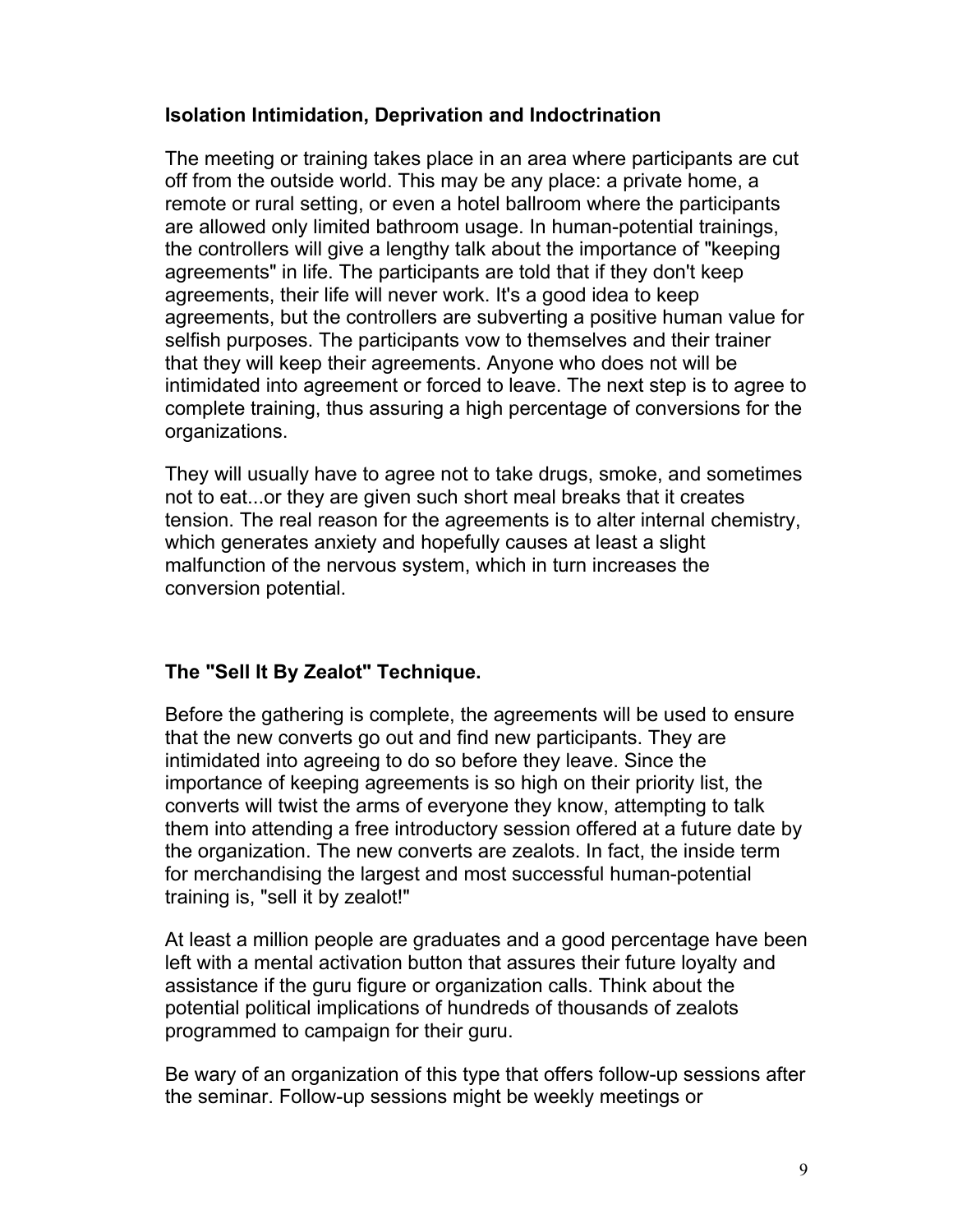inexpensive seminars given on a regular basis which the organization will attempt to talk you into taking--or any regularly scheduled event used to maintain control. As the early Christian revivalists found, long-term control is dependent upon a good follow-up system.

#### **Wearing Down Resistance**

Alright. Now, let's look at the second tip-off that indicates conversion tactics are being used. A schedule is maintained that causes physical and mental fatigue. This is primarily accomplished by long hours in which the participants are given no opportunity for relaxation or reflection.

# **Increasing Tension**

The third tip-off: techniques used to increase the tension in the room or environment.

# **Introducing Uncertainty About Identity**

Number four: Uncertainty. I could spend hours relating various techniques to increase tension and generate uncertainty. Basically, the participants are concerned about being "put on the spot" or encountered by the trainers, guilt feelings are played upon, participants are tempted to verbally relate their innermost secrets to the other participants or forced to take part in activities that emphasize removing their masks. One of the most successful human-potential seminars forces the participants to stand on a stage in front of the entire audience while being verbally attacked by the trainers. A public opinion poll, conducted a few years ago, showed that the number one most-fearful situation an individual could encounter is to speak to an audience. It ranked above window washing outside the 85th floor of an office building.

So you can imagine the fear and tension this situation generates within the participants. Many faint, but most cope with the stress by mentally going away. They literally go into an alpha state, which automatically makes them many times as suggestible as they normally are. And another loop of the downward spiral into conversion is successfully effected.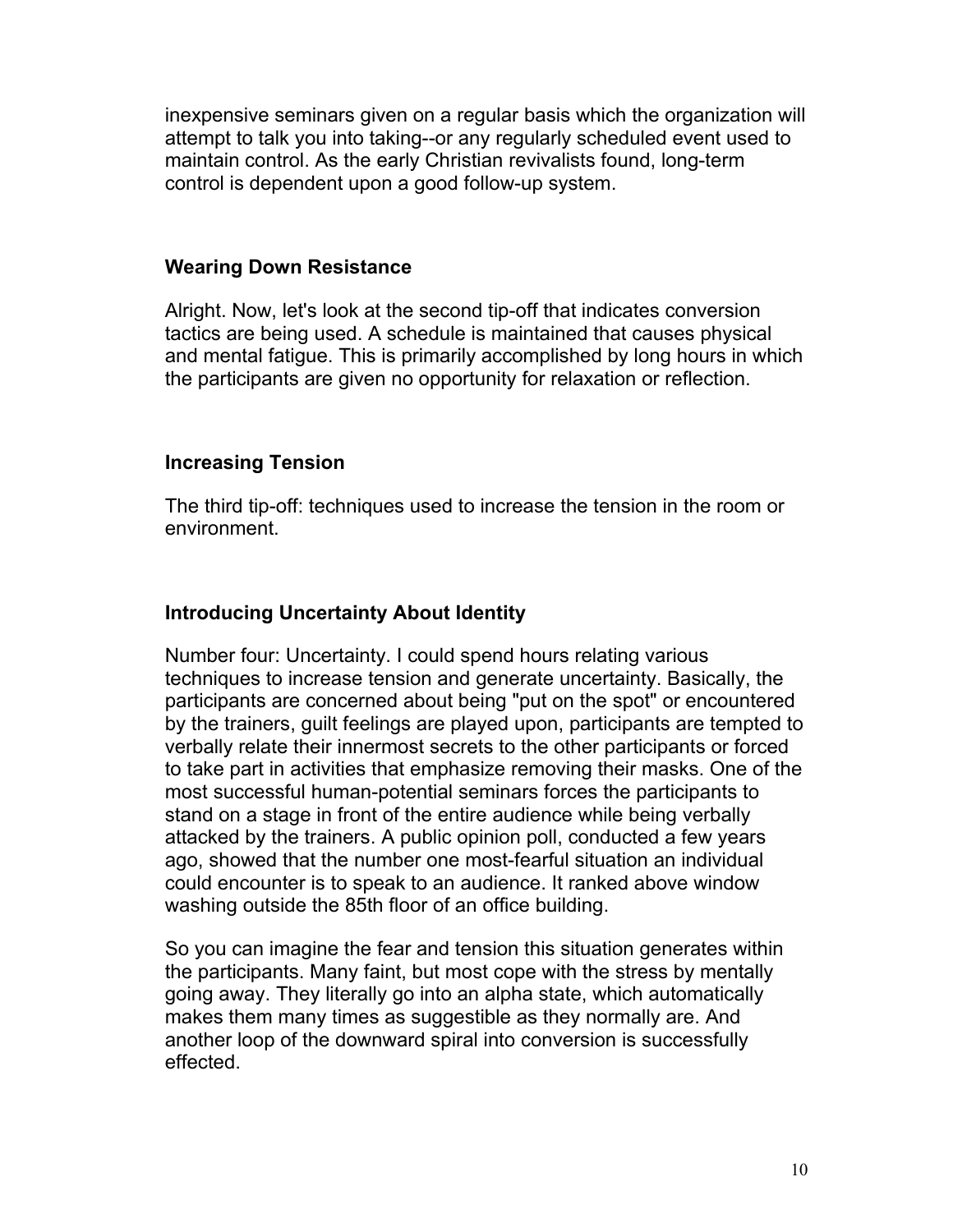#### **Jargon**

The fifth clue that conversion tactics are being used is the introduction of jargon--new terms that have meaning only to the "insiders" who participate. Vicious language is also frequently used, purposely, to make participants uncomfortable.

### **Lack of Humor: No Release, No Resistance**

The final tip-off is that there is no humor in the communications...at least until the participants are converted. Then, merry-making and humor are highly desirable as symbols of the new joy the participants have supposedly "found."

# **Not Always a Bad Thing**

I'm not saying that good does not result from participation in such gatherings. It can and does. But I contend it is important for people to know what has happened and to be aware that continual involvement may not be in their best interest.

Over the years, I've conducted professional seminars to teach people to be hypnotists, trainers, and counselors. I've had many of those who conduct trainings and rallies come to me and say, "I'm here because I know that what I'm doing works, but I don't know why." After showing them how and why, many have gotten out of the business or have decided to approach it differently or in a much more loving and supportive manner.

Many of these trainers have become personal friends, and it scares us all to have experienced the power of one person with a microphone and a room full of people. Add a little charisma and you can count on a high percentage of conversions. The sad truth is that a high percentage of people want to give away their power--they are true "believers"!



### **Cults: A Captive Course in Stockholm Syndrome**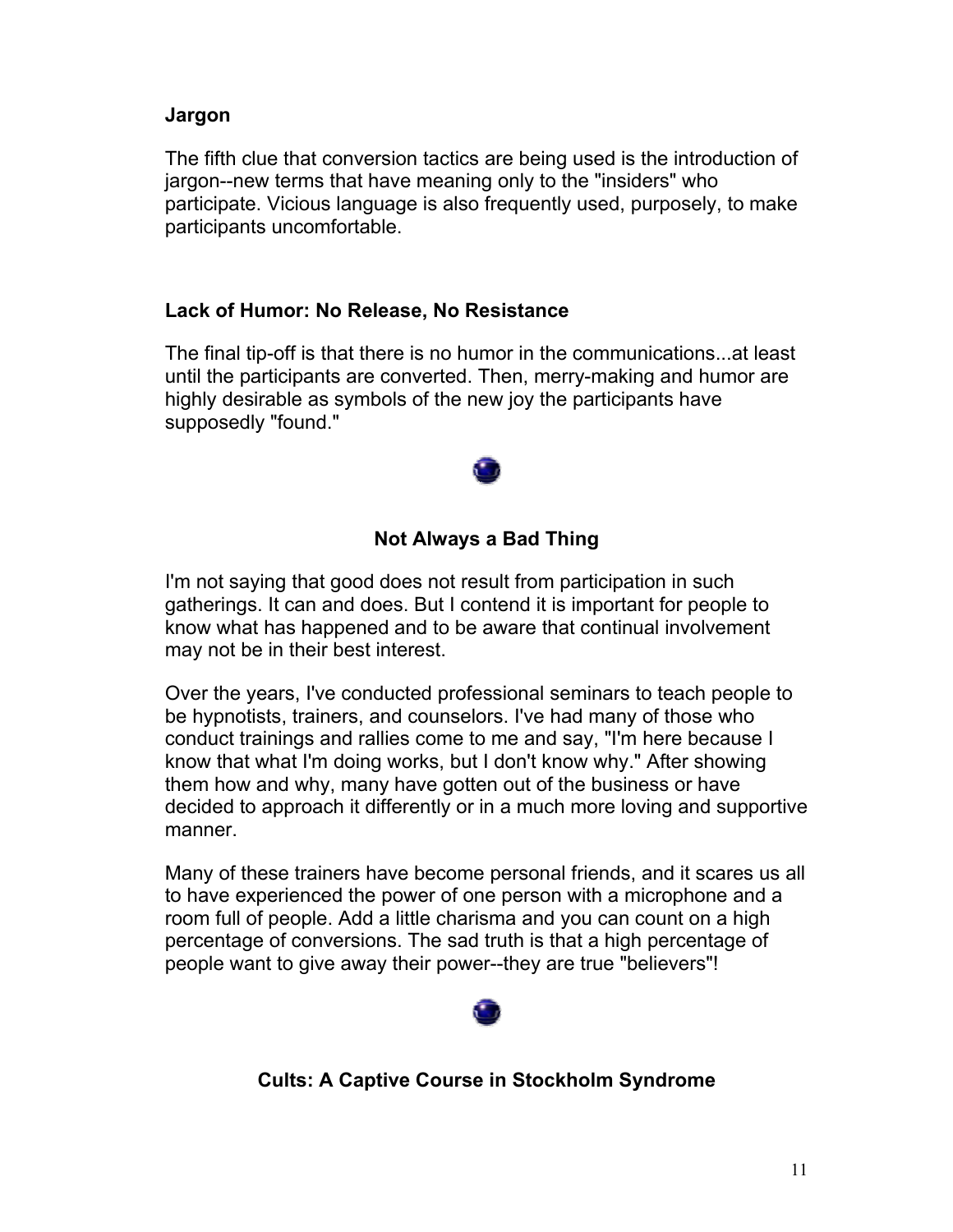Cult gatherings or human-potential trainings are an ideal environment to observe first-hand what is technically called the "Stockholm Syndrome." This is a situation in which those who are intimidated, controlled, or made to suffer, begin to love, admire, and even sometimes sexually desire their controllers or captors.

But let me inject a word of warning here: If you think you can attend such gatherings and not be affected, you are probably wrong. A perfect example is the case of a woman who went to Haiti on a Guggenheim Fellowship to study Haitian Voodoo. In her report, she related how the music eventually induced uncontrollable bodily movement and an altered state of consciousness. Although she understood the process and thought herself above it, when she began to feel herself become vulnerable to the music, she attempted to fight it and turned away. Anger or resistance almost always assures conversion. A few moments later she was possessed by the music and began dancing in a trance around the Voodoo meeting house. A brain phase had been induced by the music and excitement, and she awoke feeling reborn.



### **The Only Hope of Immunity**

The only hope of attending such gatherings without being affected is to be a Buddha and allow no positive or negative emotions to surface. Few people are capable of such detachment.

#### **The US Marines as a Brainwashing Cult**

Before I go on, let's go back to the six tip-offs to conversion. I want to mention the United States Government and military boot camp. The Marine Corps talks about breaking men down before "rebuilding" them as new men--as marines! Well, that is exactly what they do, the same way a cult breaks its people down and rebuilds them as happy flower sellers on your local street corner. Every one of the six conversion techniques are used in boot camp. Considering the needs of the military, I'm not making a judgement as to whether that is good or bad. IT IS A fact that the men are effectively brainwashed. Those who won't submit must be discharged or spend much of their time in the brig.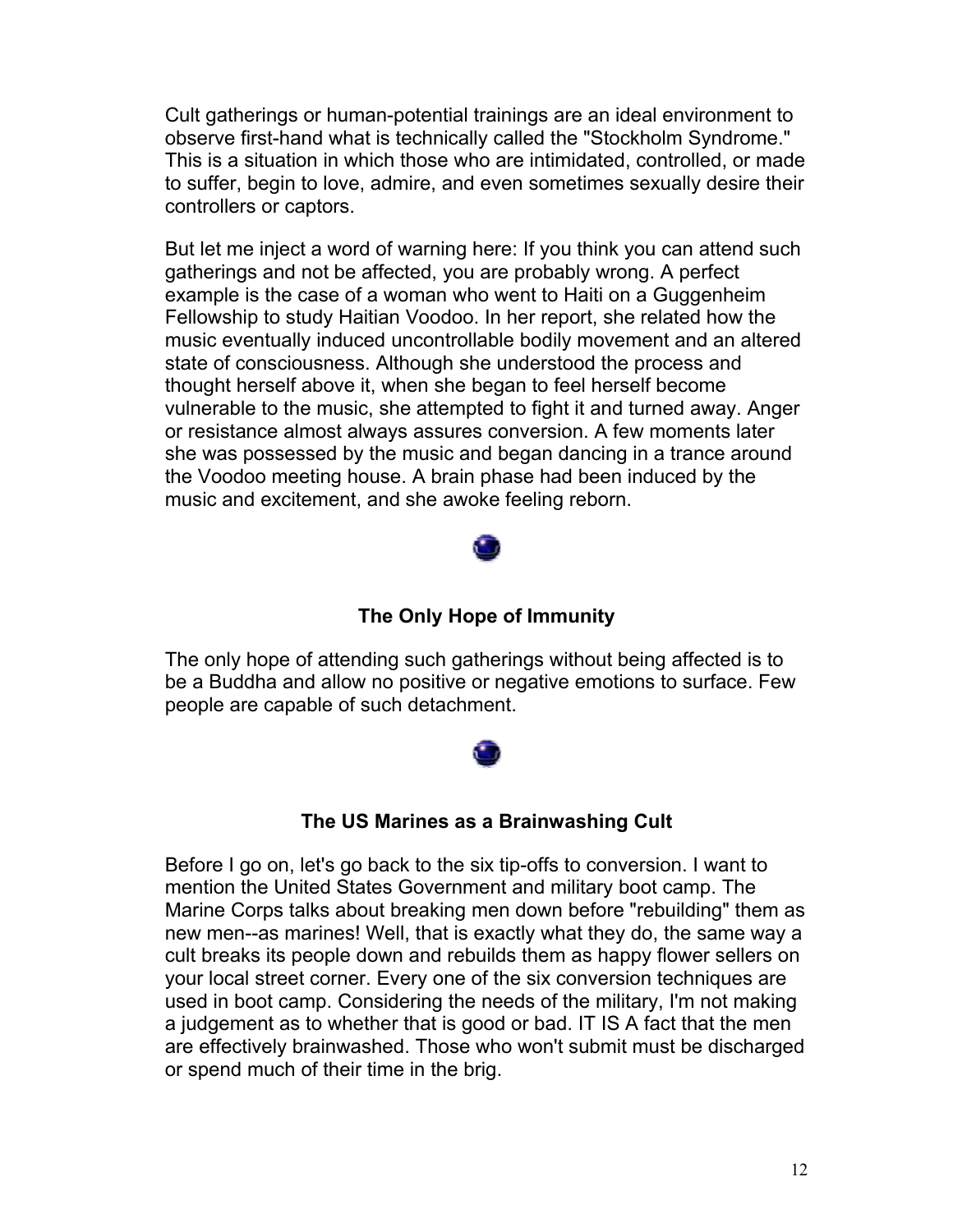

#### **Steps in the Decognition Process**

Once the initial conversion is effected, cults, armed services, and similar groups cannot have cynicism among their members. Members must respond to commands and do as they are told, otherwise they are dangerous to the organizational control. This is normally accomplished as a three-step ˜ Decognition Process.

#### **Alertness reduction**

Step One is alertness reduction: The controllers cause the nervous system to malfunction, making it difficult to distinguish between fantasy and reality. This can be accomplished in several ways. poor diet is one; watch out for Brownies and Koolaid. The sugar throws the nervous system off. More subtle is the "spiritual diet" used by many cults. They eat only vegetables and fruits; without the grounding of grains, nuts, seeds, dairy products, fish or meat, an individual becomes mentally "spacey." Inadequate sleep is another primary way to reduce alertness, especially when combined with long hours of work or intense physical activity. Also, being bombarded with intense and unique experiences achieves the same result.

### **Programmed Confusion**

Step Two is programmed confusion: You are mentally assaulted while your alertness is being reduced as in Step One. This is accomplished with a deluge of new information, lectures, discussion groups, encounters or one-to-one processing, which usually amounts to the controller bombarding the individual with questions. During this phase of decognition, reality and illusion often merge and perverted logic is likely to be accepted.

# **Thought Stopping**

Step Three is thought stopping: Techniques are used to cause the mind to go "flat." These are altered-state-of-consciousness techniques that initially induce calmness by giving the mind something simple to deal with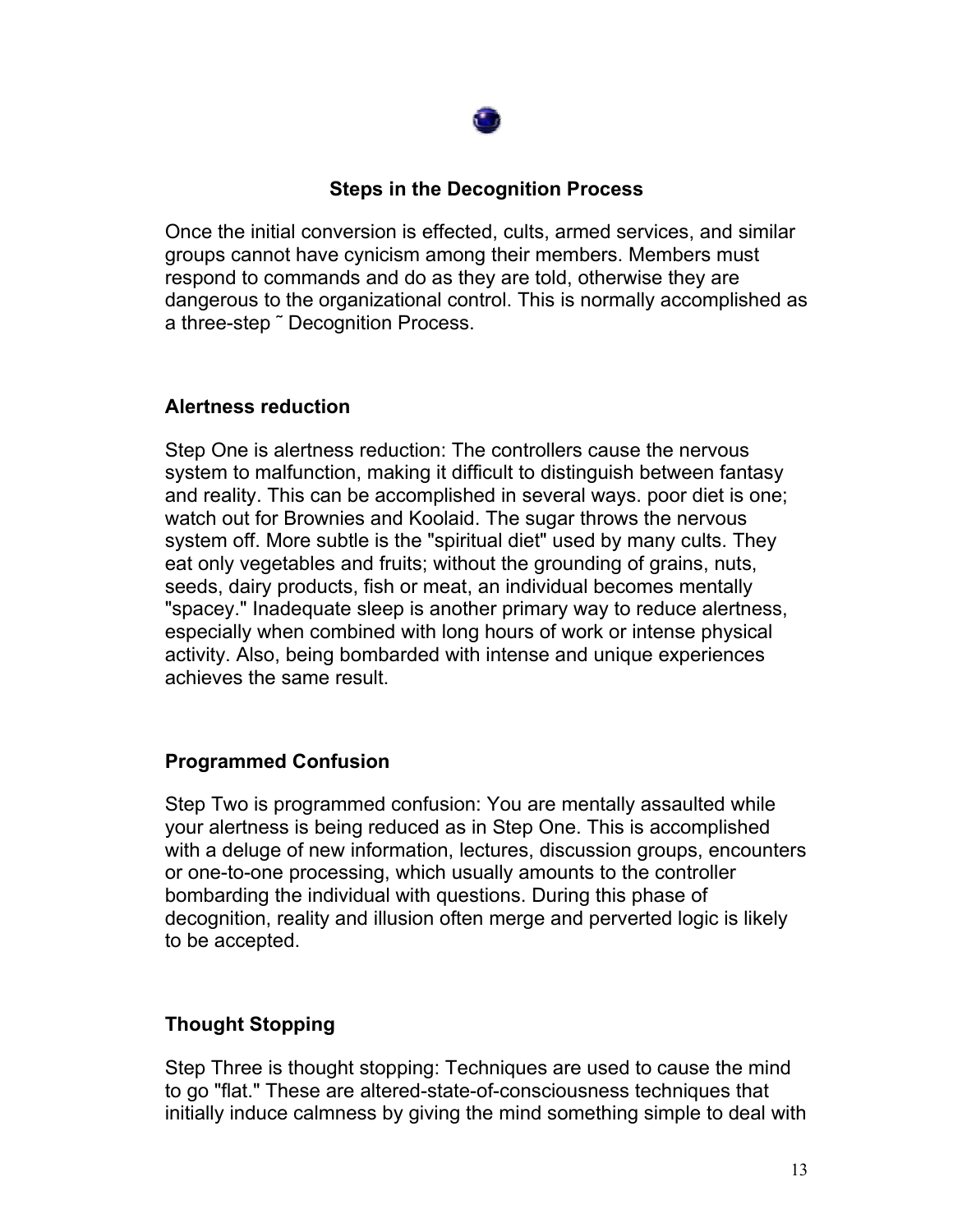and focusing awareness. The continued use brings on a feeling of elation and eventually hallucination. The result is the reduction of thought and eventually, if used long enough, the cessation of all thought and withdrawal from everyone and everything except that which the controllers direct. The takeover is then complete. It is important to be aware that when members or participants are instructed to use "thoughtstopping" techniques, they are told that they will benefit by so doing: they will become "better soldiers" or "find enlightenment."



# **Thought Stopping Techniques**

### **Marching**

There are three primary techniques used for thought stopping. The first is marching: the thump, thump, thump beat literally generates self-hypnosis and thus great susceptibility to suggestion.

#### **Meditation**

The second thought stopping technique is meditation. If you spend an hour to an hour and a half a day in meditation, after a few weeks, there is a great probability that you will not return to full beta consciousness. You will remain in a fixed state of alpha for as long as you continue to meditate. I'm not saying this is bad--if you do it yourself. It may be very beneficial. But it is a fact that you are causing your mind to go flat. I've worked with meditators on an EEG machine and the results are conclusive: the more you meditate, the flatter your mind becomes until, eventually and especially if used to excess or in combination with decognition, all thought ceases. Some spiritual groups see this as nirvana--which is bullshit. It is simply a predictable physiological result. And if heaven on earth is non-thinking and non-involvement, I really question why we are here.

### **Chanting**

The third thought-stopping technique is chanting, and often chanting in meditation. "Speaking in tongues" could also be included in this category.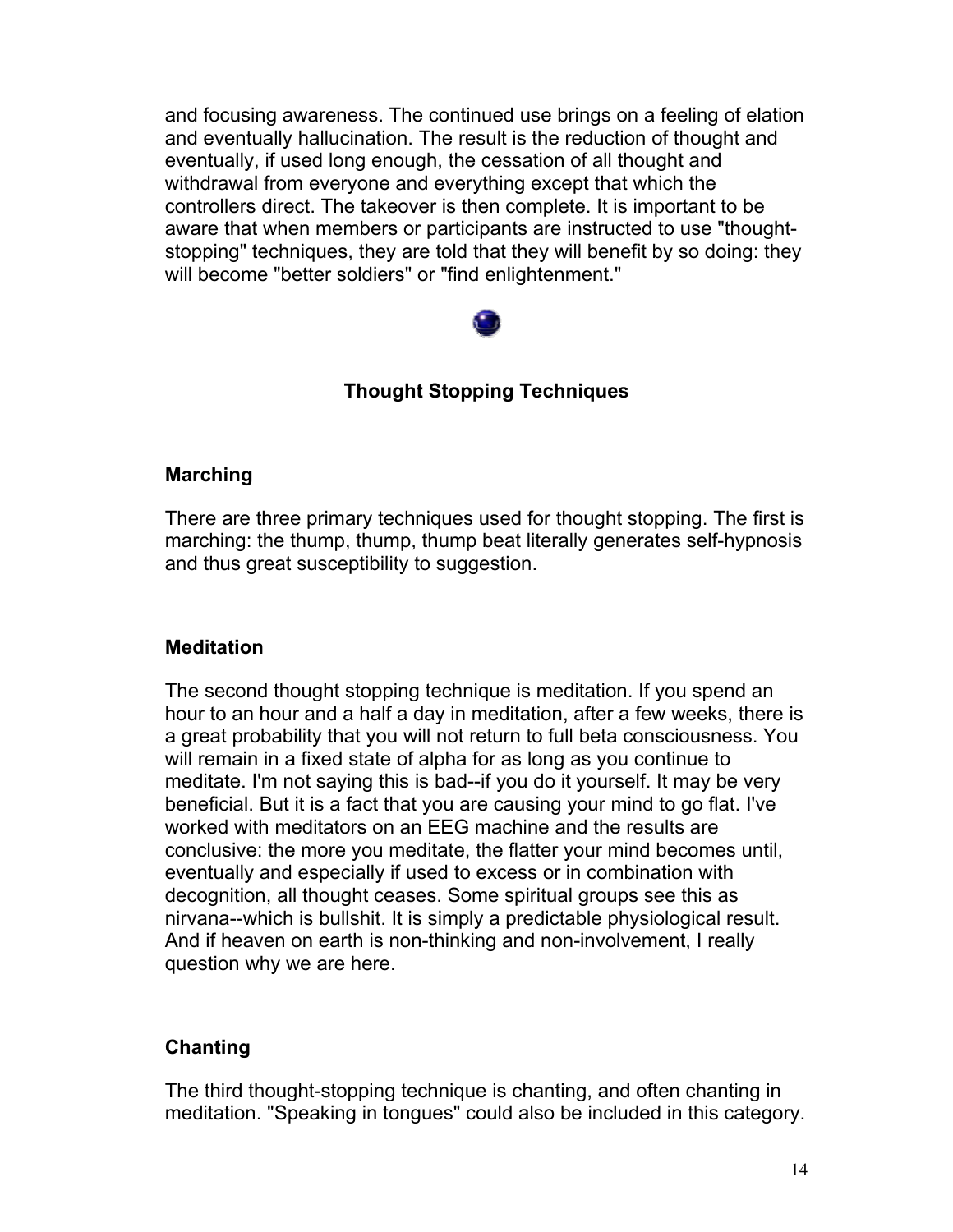All three-stopping techniques produce an altered state of consciousness. This may be very good if you are controlling the process, for you also control the input. I personally use at least one self-hypnosis programming session every day and I know how beneficial it is for me. But you need to know if you use these techniques to the degree of remaining continually in alpha that, although you'll be very mellow, you'll also be more suggestible.



#### **True Believers and Mass Movements**

Before ending this section on conversion, I want to talk about the people who are most susceptible to it and about Mass Movements. I am convinced that at least a third of the population is what Eric Hoffer calls "true believers." They are joiners and followers...people who want to give away their power. They look for answers, meaning, and enlightenment outside themselves.

Hoffer, who wrote "The True Believer", a classic on mass movements, says, "true believers are not intent on bolstering and advancing a cherished self, but are those craving to be rid of unwanted self. They are followers, not because of a desire for self-advancement, but because it can satisfy their passion for self-renunciation!" Hoffer also says that true believers "are eternally incomplete and eternally insecure"!

I know this from my own experience. In my years of communicating concepts and conducting trainings, I have run into them again and again. All I can do is attempt to show them that the only thing to seek is the True Self within. Their personal answers are to be found there and there alone. I communicate that the basics of spirituality are self-responsibility and self-actualization. But most of the true believers just tell me that I'm not spiritual and go looking for someone who will give them the dogma and structure they desire.

Never underestimate the potential danger of these people. They can easily be molded into fanatics who will gladly work and die for their holy cause. It is a substitute for their lost faith in themselves and offers them as a substitute for individual hope. The Moral Majority is made up of true believers. All cults are composed of true believers. You'll find them in politics, churches, businesses, and social cause groups. They are the fanatics in these organizations.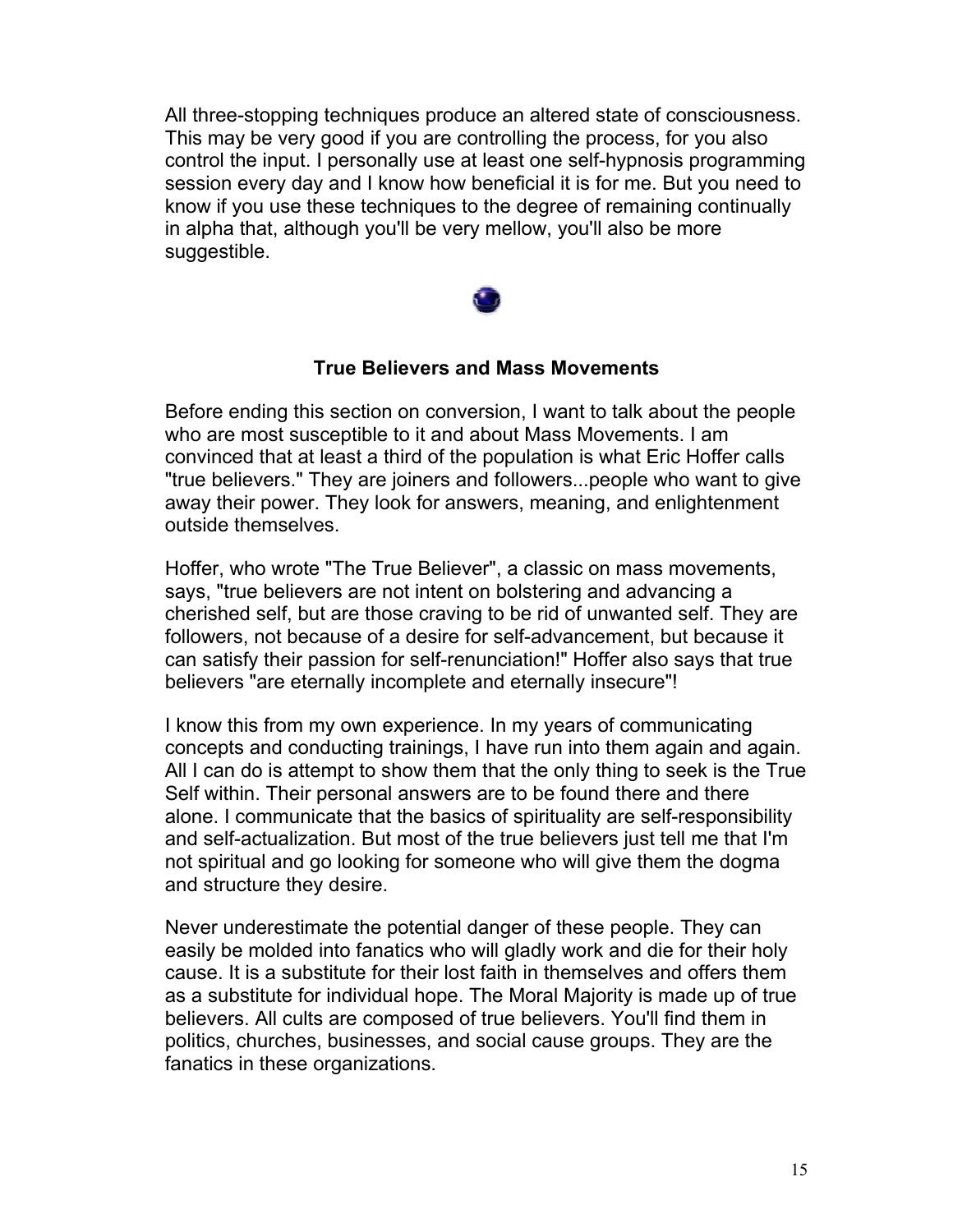Mass Movements will usually have a charismatic leader. The followers want to convert others to their way of living or impose a new way of life--if necessary, by legislating laws forcing others to their view, as evidenced by the activities of the Moral Majority. This means enforcement by guns or punishment, for that is the bottomline in law enforcement.

A common hatred, enemy, or devil is essential to the success of a mass movement. The Born-Again Christians have Satan himself, but that isn't enough--they've added the occult, the New Age thinkers and, lately, all those who oppose their integration of church and politics, as evidenced in their political reelection campaigns against those who oppose their views. In revolutions, the devil is usually the ruling power or aristocracy. Some human-potential movements are far too clever to ask their graduates to join anything, thus labeling themselves as a cult--but, if you look closely, you'll find that their devil is anyone and everyone who hasn't taken their training.

There are mass movements without devils but they seldom attain major status. The True Believers are mentally unbalanced or insecure people, or those without hope or friends. People don't look for allies when they love, but they do when they hate or become obsessed with a cause. And those who desire a new life and a new order feel the old ways must be eliminated before the new order can be built.

#### **Persuasion Techniques**

Persuasion isn't technically brainwashing but it is the manipulation of the human mind by another individual, without the manipulated party being aware what caused his opinion shift. I only have time to very basically introduce you to a few of the thousands of techniques in use today, but the basis of persuasion is always to access your right brain. The left half of your brain is analytical and rational. The right side is creative and imaginative. That is overly simplified but it makes my point. So, the idea is to distract the left brain and keep it busy. Ideally, the persuader generates an eyes-open altered state of consciousness, causing you to shift from beta awareness into alpha; this can be measured on an EEG machine.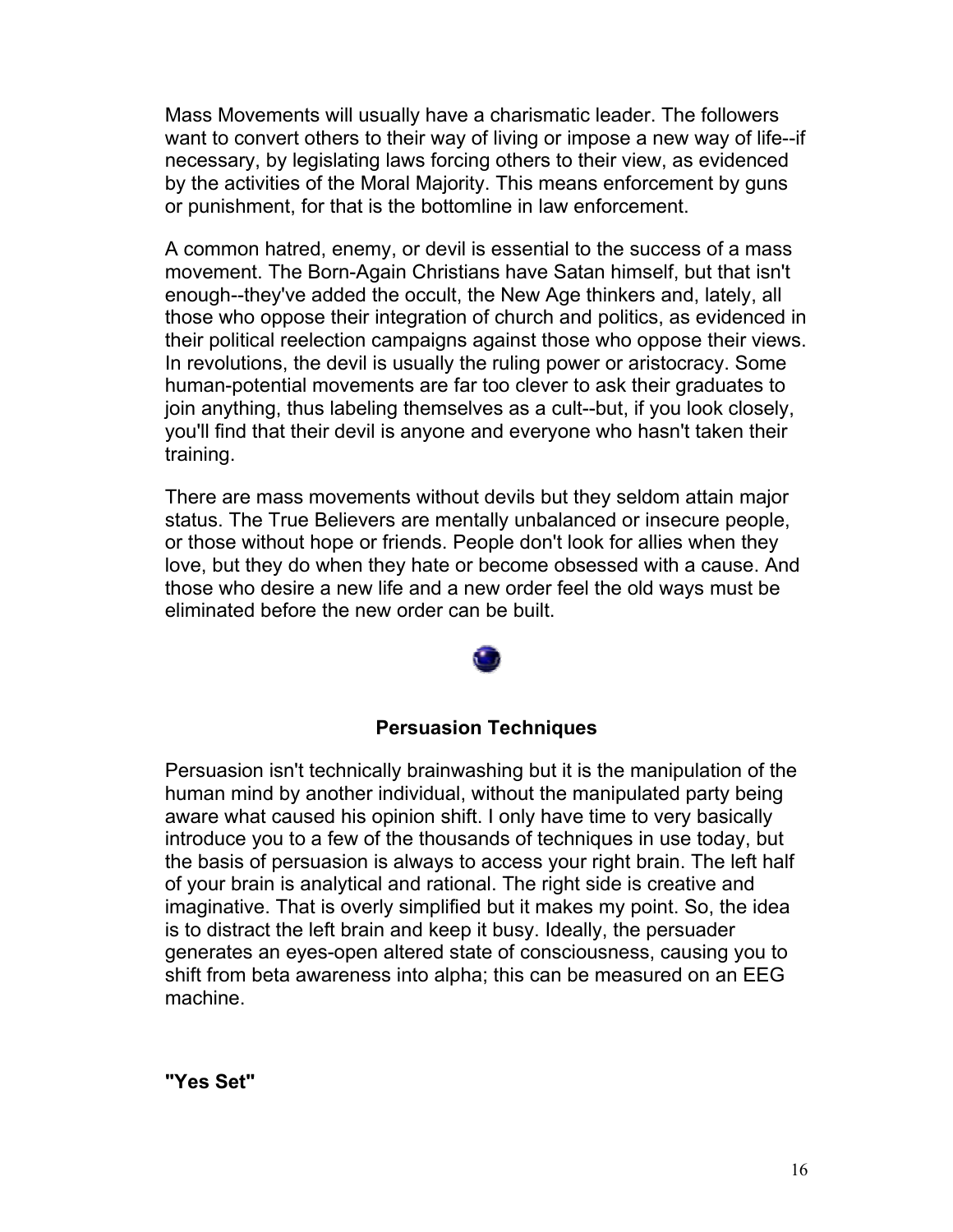First, let me give you an example of distracting the left brain. Politicians use these powerful techniques all the time; lawyers use many variations which, I've been told, they call "tightening the noose."

Assume for a moment that you are watching a politician give a speech. First, he might generate what is called a "yes set." These are statements that will cause listeners to agree; they might even unknowingly nod their heads in agreement. Next come the truisms. These are usually facts that could be debated but, once the politician has his audience agreeing, the odds are in the politician's favor that the audience won't stop to think for themselves, thus continuing to agree. Last comes the suggestion. This is what the politician wants you to do and, since you have been agreeing all along, you could be persuaded to accept the suggestion. Now, if you'll listen closely to my political speech, you'll find that the first three are the "yes set," the next three are truisms and the last is the suggestion.

"Ladies and gentlemen: are you angry about high food prices? Are you tired of astronomical gas prices? Are you sick of out-of-control inflation? Well, you know the Other Party allowed 18 percent inflation last year; you know crime has increased 50 percent nationwide in the last 12 months, and you know your paycheck hardly covers your expenses any more. Well, the answer to resolving these problems is to elect me, John Jones, to the U.S. Senate."

### **Embedded Commands**

And I think you've heard all that before. But you might also watch for what are called embedded commands. As an example: On key words, the speaker would make a gesture with his left hand, which research has shown is more apt to access your right brain. Today's media-oriented politicians and spellbinders are often carefully trained by a whole new breed of specialist who are using every trick in the book--both old and new--to manipulate you into accepting their candidate.

### **The Power of NLP**

The concepts and techniques of Neuro-Linguistics are so heavily protected that I found out the hard way that to even talk about them publicly or in print results in threatened legal action. Yet Neuro-Linguistic training is readily available to anyone willing to devote the time and pay the price. It is some of the most subtle and powerful manipulation I have yet been exposed to. A good friend who recently attended a two-week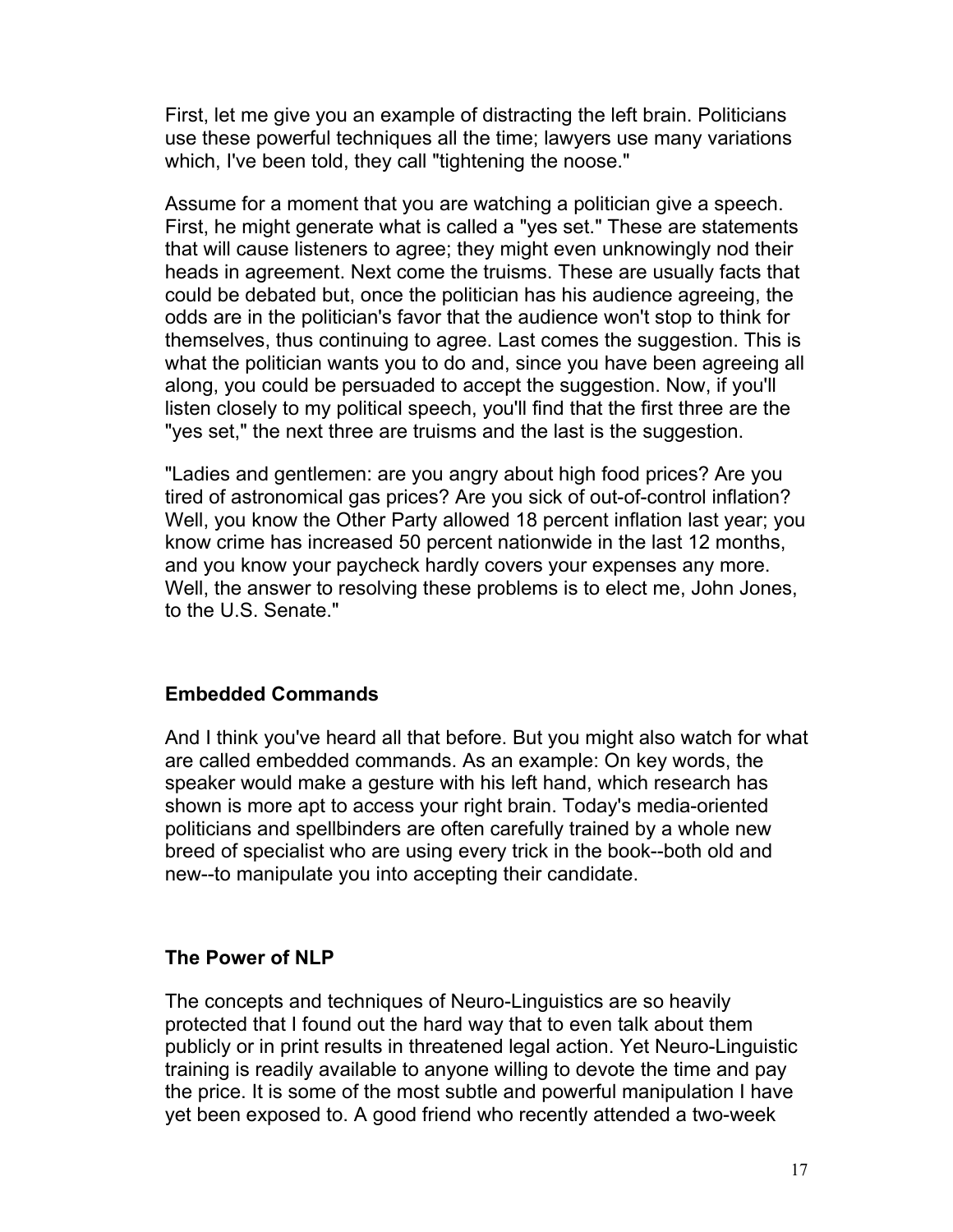seminar on Neuro-Linguistics found that many of those she talked to during the breaks were government people.

# **Interspersal Technique**

Another technique that I'm just learning about is unbelievably slippery; it is called an interspersal technique and the idea is to say one thing with words but plant a subconscious impression of something else in the minds of the listeners and/or watchers.

# **Practical Examples**

Let me give you an example: Assume you are watching a television commentator make the following statement: Senator Johnson is assisting local authorities to clear up the stupid mistakes of companies contributing to the nuclear waste problems." It sounds like a statement of fact, but, if the speaker emphasizes the right word, and especially if he makes the proper hand gestures on the key words, you could be left with the subconscious impression that Senator Johnson is stupid. That was the subliminal goal of the statement and the speaker cannot be called to account for anything.

Persuasion techniques are also frequently used on a much smaller scale with just as much effectiveness. The insurance salesman knows his pitch is likely to be much more effective if he can get you to visualize something in your mind. This is right-brain communication. For instance, he might pause in his conversation, look slowly around your livingroom and say, "Can you just imagine this beautiful home burning to the ground?" Of course you can! It is one of your unconscious fears and, when he forces you to visualize it, you are more likely to be manipulated into signing his insurance policy.

# **Shock and Confusion**

The Hare Krishnas, operating in every airport, use what I call shock and confusion techniques to distract the left brain and communicate directly with the right brain. While waiting for a plane, I once watched one operate for over an hour. He had a technique of almost jumping in front of someone. Initially, his voice was loud then dropped as he made his pitch to take a book and contribute money to the cause. Usually, when people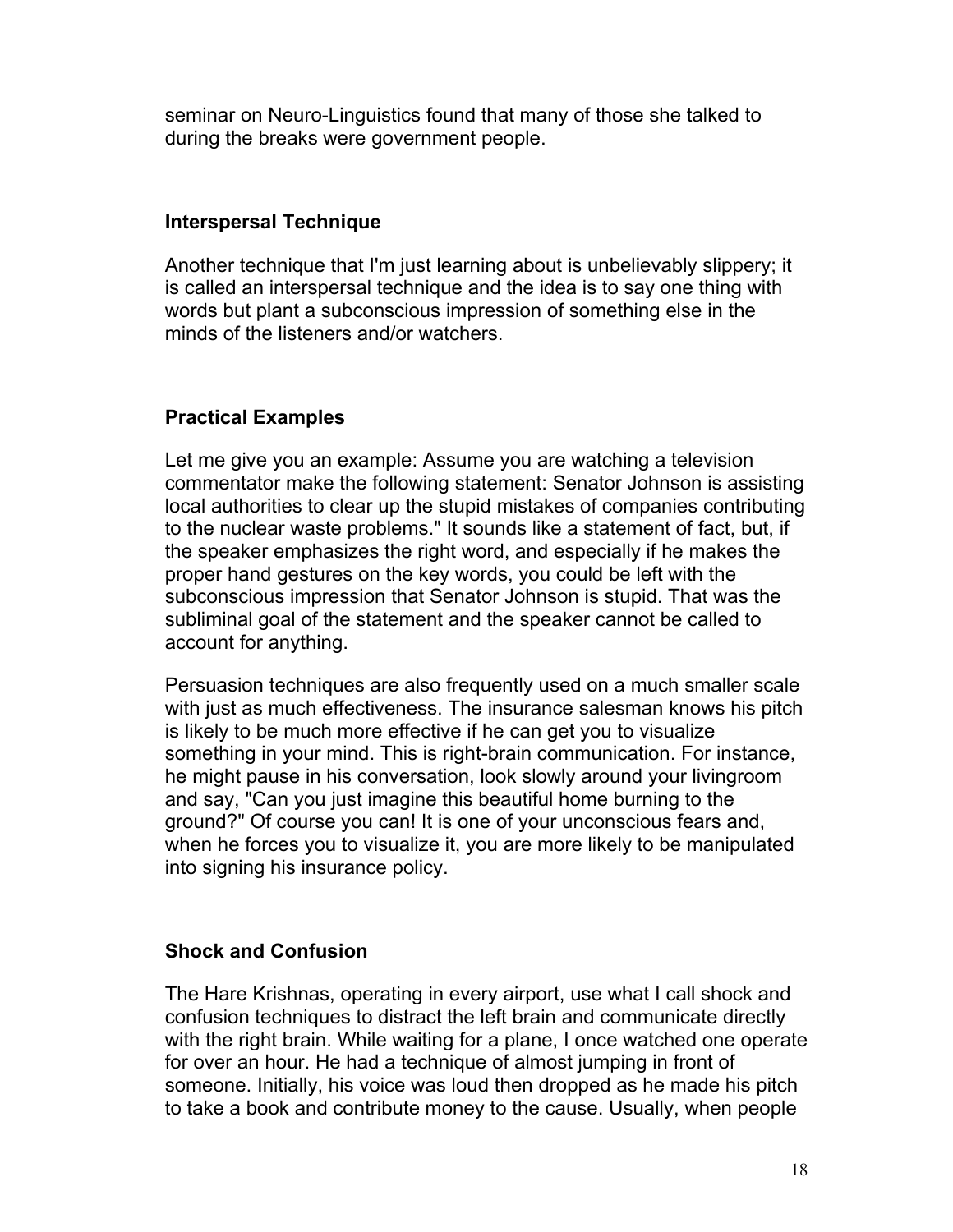are shocked, they immediately withdraw. In this case they were shocked by the strange appearance, sudden materialization and loud voice of the Hare Krishna devotee. In other words, the people went into an alpha state for security because they didn't want to confront the reality before them.

In alpha, they were highly suggestible so they responded to the suggestion of taking the book; the moment they took the book, they felt guilty and responded to the second suggestion: give money. We are all conditioned that if someone gives us something, we have to give them something in return--in that case, it was money. While watching this hustler, I was close enough to notice that many of the people he stopped exhibited an outward sign of alpha--their eyes were actually dilated.

# **Subliminal Programming**

Subliminals are hidden suggestions that only your subconscious perceives. They can be audio, hidden behind music, or visual, airbrushed into a picture, flashed on a screen so fast that you don't consciously see them, or cleverly incorporated into a picture or design.

Most audio subliminal reprogramming tapes offer verbal suggestions recorded at a low volume. I question the efficacy of this technique--if subliminals are not perceptible, they cannot be effective, and subliminals recorded below the audible threshold are therefore useless. The oldest audio subliminal technique uses a voice that follows the volume of the music so subliminals are impossible to detect without a parametric equalizer. But this technique is patented and, when I wanted to develop my own line of subliminal audiocassettes, negotiations with the patent holder proved to be unsatisfactory.

My attorney obtained copies of the patents which I gave to some talented Hollywood sound engineers, asking them to create a new technique. They found a way to psycho-acoustically modify and synthesize the suggestions so that they are projected in the same chord and frequency as the music, thus giving them the effect of being part of the music. But we found that in using this technique, there is no way to reduce various frequencies to detect the subliminals. In other words, although the suggestions are being heard by the subconscious mind, they cannot be monitored with even the most sophisticated equipment.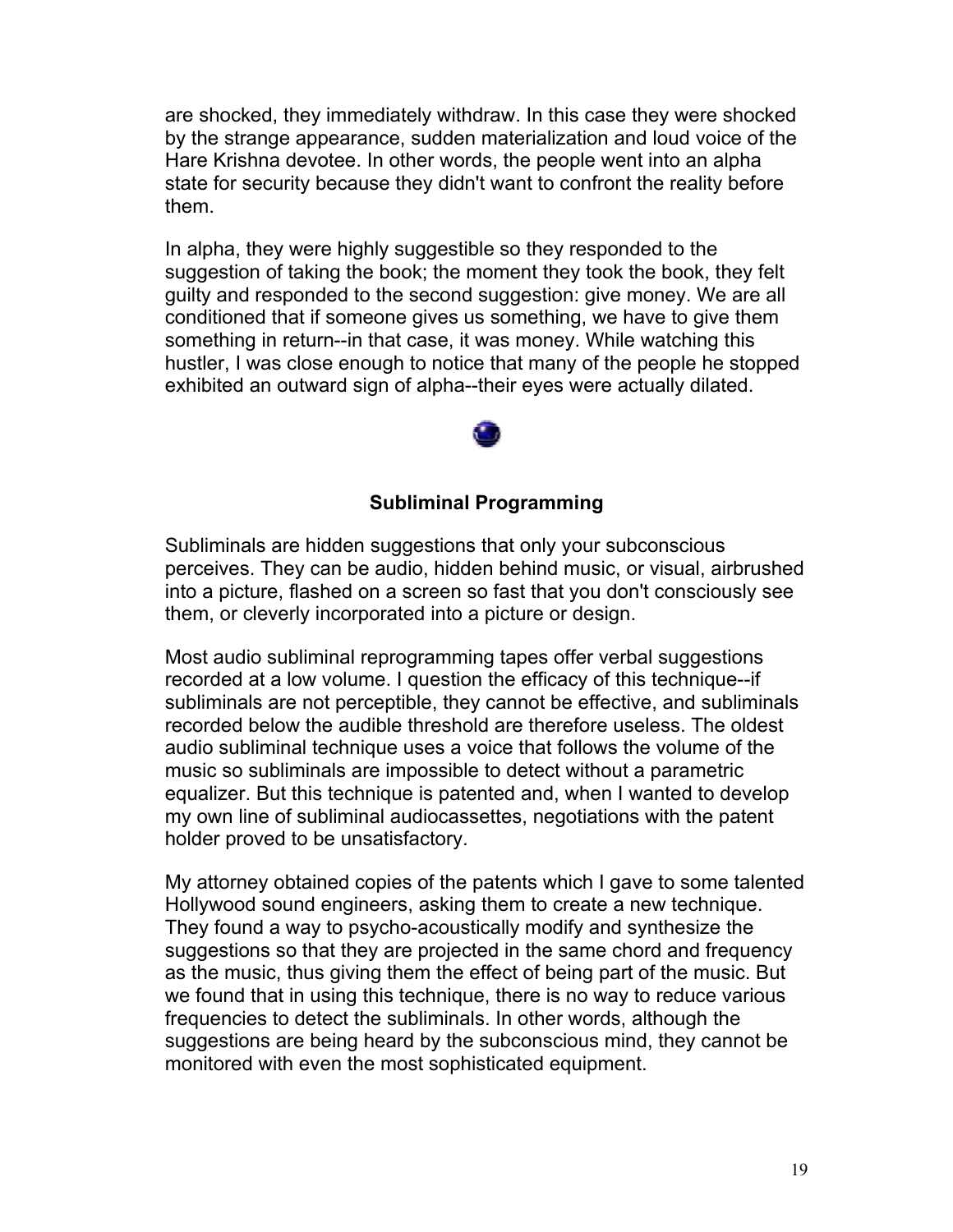If we were able to come up with this technique as easily as we did, I can only imagine how sophisticated the technology has become, with unlimited government or advertising funding. And I shudder to think about the propaganda and commercial manipulation that we are exposed to on a daily basis. There is simply no way to know what is behind the music you hear. It may even be possible to hide a second voice behind the voice to which you are listening.

The series by Wilson Bryan Key, Ph.D., on subliminals in advertising and political campaigns well documents the misuse in many areas, especially printed advertising in newspapers, magazines, and posters.

The big question about subliminals is: do they work? And I guarantee you they do. Not only from the response of those who have used my tapes, but from the results of such programs as the subliminals behind the music in department stores. Supposedly, the only message is instructions to not steal: one East Coast department store chain reported a 37 percent reduction in thefts in the first nine months of testing.

A 1984 article in the technical newsletter, "Brain-Mind Bulletin," states that as much as 99 percent of our cognitive activity may be "nonconscious," according to the director of the Laboratory for Cognitive Psychophysiology at the University of Illinois. The lengthy report ends with the statement, "these findings support the use of subliminal approaches such as taped suggestions for weight loss and the therapeutic use of hypnosis and Neuro-Linguistic Programming."



### **Mass Misuse of Subliminal Programming**

I could relate many stories that support subliminal programming, but I'd rather use my time to make you aware of even more subtle uses of such programming.

I have personally experienced sitting in a Los Angeles auditorium with over ten thousand people who were gathered to listen to a current charismatic figure. Twenty minutes after entering the auditorium, I became aware that I was going in and out of an altered state. Those accompanying me experienced the same thing. Since it is our business, we were aware of what was happening, but those around us were not. By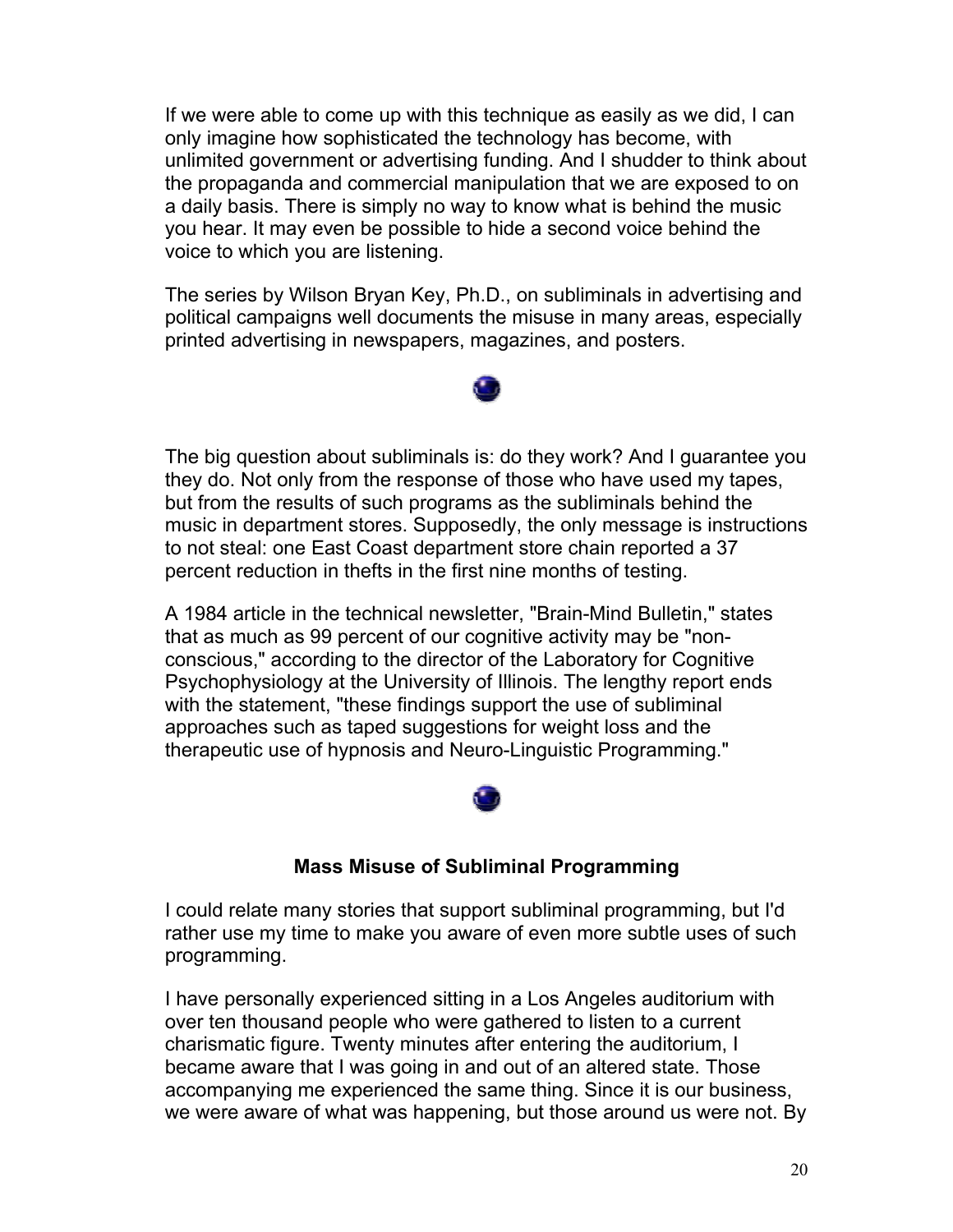careful observation, what appeared to be spontaneous demonstrations were, in fact, artful manipulations. The only way I could figure that the eyes-open trance had been induced was that a 6- to 7-cycle-per-second vibration was being piped into the room behind the air conditioner sound. That particular vibration generates alpha, which would render the audience highly susceptible. Ten to 25 percent of the population is capable of a somnambulistic level of altered states of consciousness; for these people, the suggestions of the speaker, if non-threatening, could potentially be accepted as "commands."



#### **Vibrato**

This leads to the mention of vibrato. Vibrato is the tremulous effect imparted in some vocal or instrumental music, and the cyle-per-second range causes people to go into an altered state of consciousness. At one period of English history, singers whose voices contained pronounced vibrato were not allowed to perform publicly because listeners would go into an altered state and have fantasies, often sexual in nature.

People who attend opera or enjoy listening to singers like Mario Lanza are familiar with this altered state induced by the performers.

#### **Extra-low Frequency Vibrations (ELFs)**

Now, let's carry this awareness a little farther. There are also inaudible ELFs (extra-low frequency waves). These are electromagnetic in nature. One of the primary uses of ELFs is to communicate with our submarines. Dr. Andrija Puharich, a highly respected researcher, in an attempt to warn U.S. officials about Russian use of ELFs, set up an experiment. Volunteers were wired so their brain waves could be measured on an EEG. They were sealed in a metal room that could not be penetrated by a normal signal.

Puharich then beamed ELF waves at the volunteers. ELFs go right through the earth and, of course, right through metal walls. Those inside couldn't know if the signal was or was not being sent. And Puharich watched the reactions on the technical equipment: 30 percent of those inside the room were taken over by the ELF signal in six to ten seconds.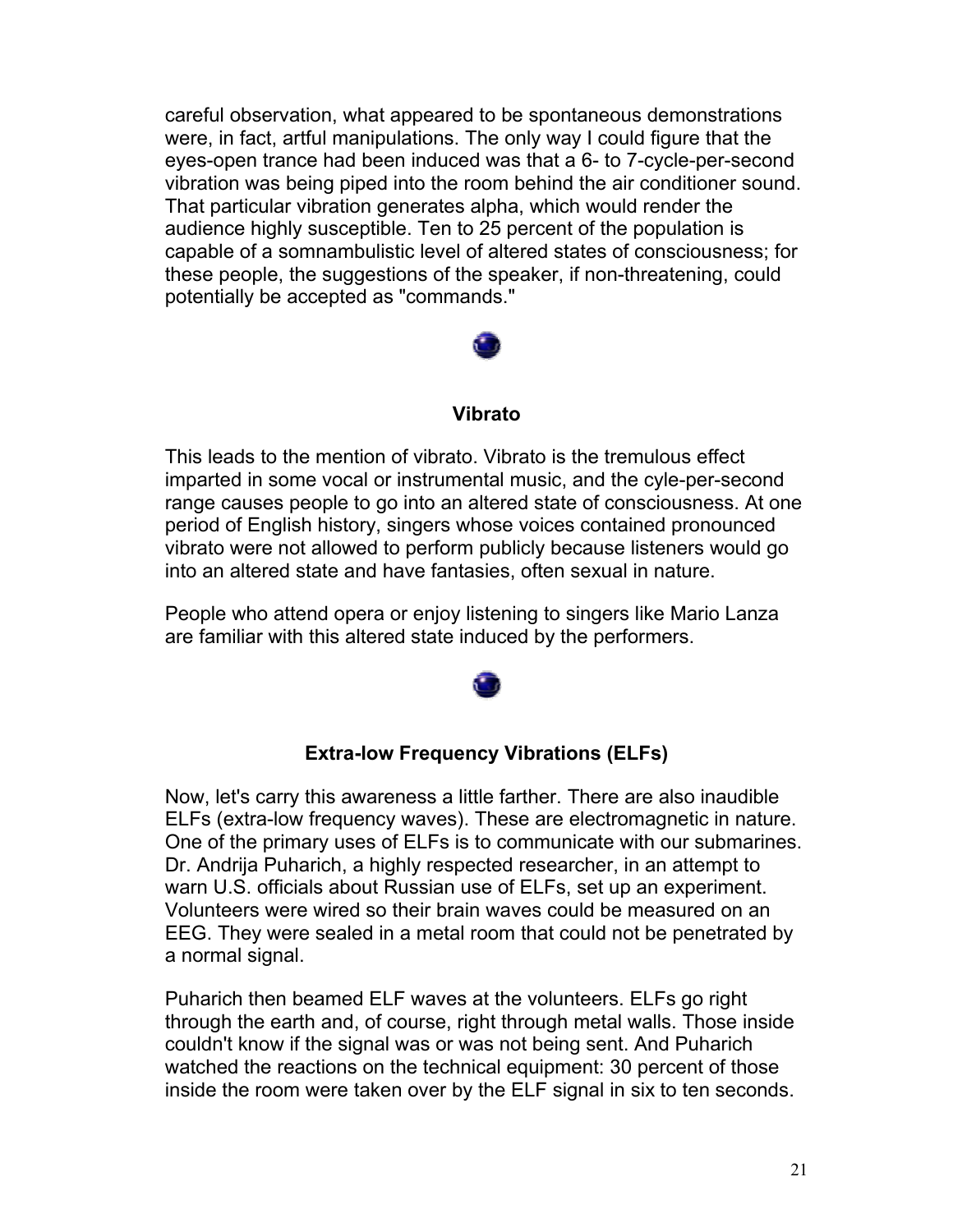When I say "taken over," I mean that their behavior followed the changes anticipated at very precise frequencies. Waves below 6 cycles per second caused the subjects to become very emotionally upset, and even disrupted bodily functions. At 8.2 cycles, they felt very high...an elevated feeling, as though they had been in masterful meditation, learned over a period of years. Eleven to 11.3 cycles induced waves of depressed agitation leading to riotous behavior.



#### **The Neurophone**

Dr. Patrick Flanagan is a personal friend of mine. In the early 1960s, as a teenager, Pat was listed as one of the top scientists in the world by "Life" magazine. Among his many inventions was a device he called the Neurophone--an electronic instrument that can successfully programm suggestions directly through contact with the skin. When he attempted to patent the device, the government demanded that he prove it worked. When he did, the National Security Agency confiscated the neurophone. It took Pat two years of legal battle to get his invention back.

In using the device, you don't hear or see a thing; it is applied to the skin, which Pat claims is the source of special senses. The skin contains more sensors for heat, touch, pain, vibration, and electrical fields than any other part of the human anatomy.

In one of his recent tests, Pat conducted two identical seminars for a military audience--one seminar one night and one the next night, because the size of the room was not large enough to accommodate all of them at one time. When the first group proved to be very cool and unwilling to respond, Patrick spent the next day making a special tape to play at the second seminar. The tape instructed the audience to be extremely warm and responsive and for their hands to become "tingly." The tape was played through the neurophone, which was connected to a wire he placed along the ceiling of the room. There were no speakers, so no sound could be heard, yet the message was successfully transmitted from that wire directly into the brains of the audience. They were warm and receptive, their hands tingled and they responded, according to programming, in other ways that I cannot mention here.



#### **Technological Tools for Mass Manipulation**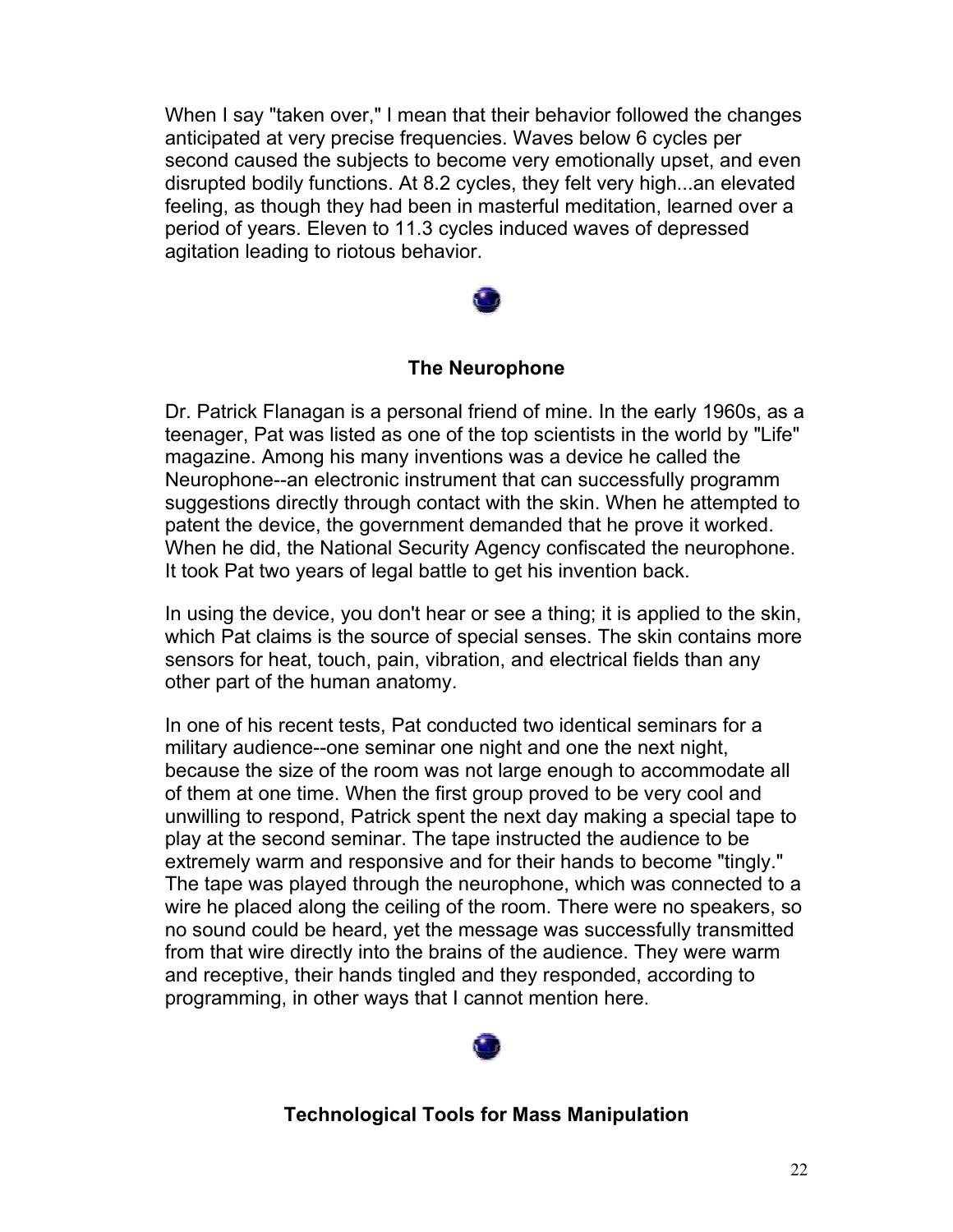The more we find out about how human beings work through today's highly advanced technological research, the more we learn to control human beings. And what probably scares me the most is that the medium for takeover is already in place. The television set in your livingroom and bedroom is doing a lot more than just entertaining you.

Before I continue, let me point out something else about an altered state of consciousness. When you go into an altered state, you transfer into right brain, which results in the internal release of the body's own opiates: enkephalins and Beta-endorphins, chemically almost identical to opium. In other words, it feels good...and you want to come back for more.

Recent tests by researcher Herbert Krugman showed that, while viewers were watching TV, right-brain activity outnumbered left-brain activity by a ratio of two to one. Put more simply, the viewers were in an altered state...in trance more often than not. They were getting their Betaendorphin "fix."

To measure attention spans, psychophysiologist Thomas Mulholland of the Veterans Hospital in Bedford, Massachusetts, attached young viewers to an EEG machine that was wired to shut the TV set off whenever the children's brains produced a majority of alpha waves. Although the children were told to concentrate, only a few could keep the set on for more than 30 seconds!

Most viewers are already hypnotized. To deepen the trance is easy. One simple way is to place a blank, black frame every 32 frames in the film that is being projected. This creates a 45-beat-per-minute pulsation perceived only by the subconscious mind--the ideal pace to generate deep hypnosis.

The commercials or suggestions presented following this alpha-inducing broadcast are much more likely to be accepted by the viewer. The high percentage of the viewing audience that has somnambulistic-depth ability could very well accept the suggestions as commands--as long as those commands did not ask the viewer to do something contrary to his morals, religion, or self-preservation.

The medium for takeover is here. By the age of 16, children have spent 10,000 to 15,000 hours watching television--that is more time than they spend n school! In the average home, the TV set is on for six hours and 44 minutes per day--an increase of nine minutes from last year and three times the average rate of increase during the 1970s.